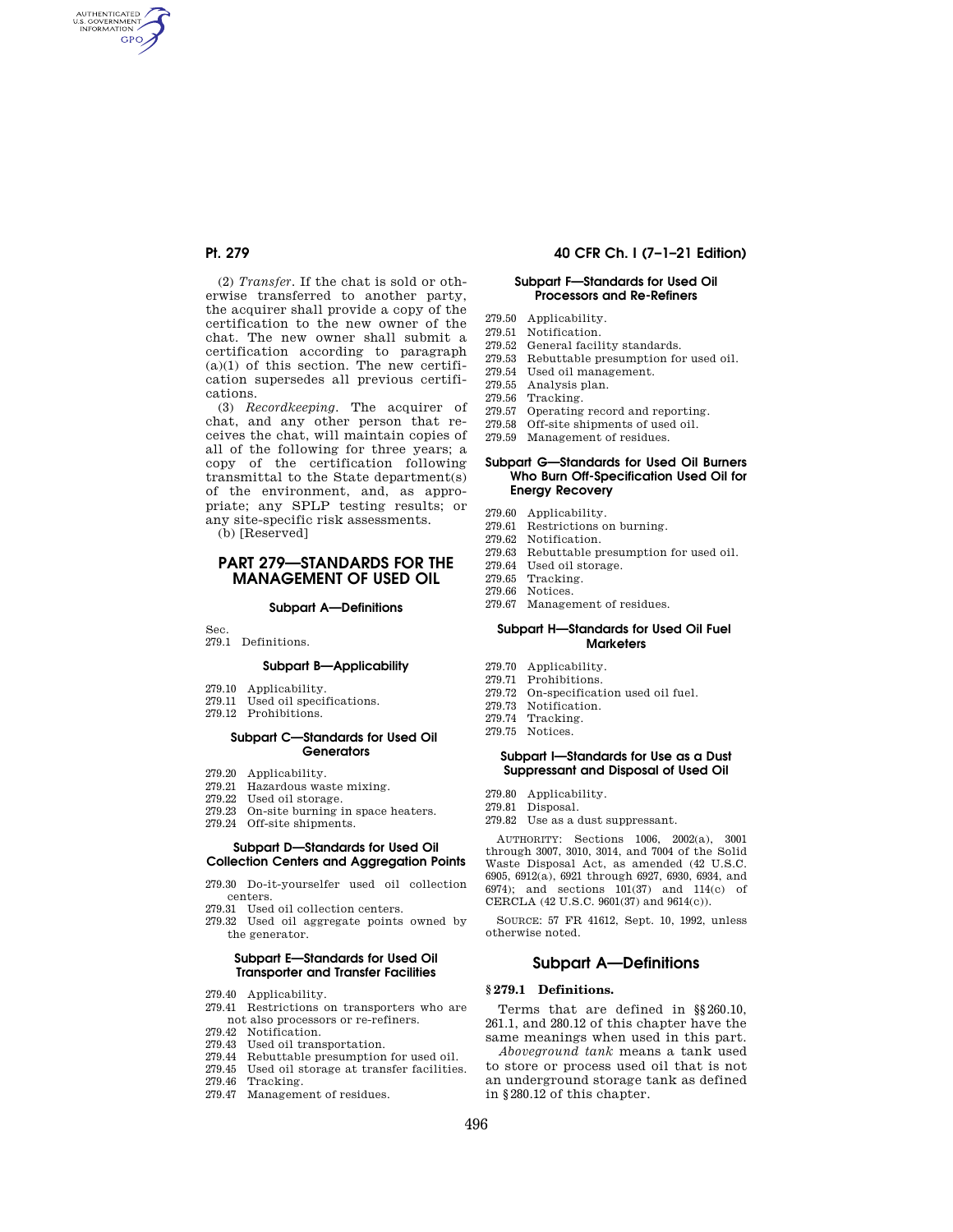*Container* means any portable device in which a material is stored, transported, treated, disposed of, or otherwise handled.

*Do-it-yourselfer used oil collection center* means any site or facility that accepts/aggregates and stores used oil collected only from household do-ityourselfers.

*Existing tank* means a tank that is used for the storage or processing of used oil and that is in operation, or for which installation has commenced on or prior to the effective date of the authorized used oil program for the State in which the tank is located. Installation will be considered to have commenced if the owner or operator has obtained all federal, state, and local approvals or permits necessary to begin installation of the tank and if either (1) A continuous on-site installation program has begun, or

(2) The owner or operator has entered into contractual obligations—which cannot be canceled or modified without substantial loss—for installation of the tank to be completed within a reasonable time.

*Household ''do-it-yourselfer'' used oil*  means oil that is derived from households, such as used oil generated by individuals who generate used oil through the maintenance of their personal vehicles.

*Household ''do-it-yourselfer'' used oil generator* means an individual who generates household ''do-it-yourselfer'' used oil.

*New tank* means a tank that will be used to store or process used oil and for which installation has commenced after the effective date of the authorized used oil program for the State in which the tank is located.

*Petroleum refining facility* means an establishment primarily engaged in producing gasoline, kerosene, distillate fuel oils, residual fuel oils, and lubricants, through fractionation, straight distillation of crude oil, redistillation of unfinished petroleum derivatives, cracking or other processes (*i.e.*, facilities classified as SIC 2911).

*Processing* means chemical or physical operations designed to produce from used oil, or to make used oil more amenable for production of, fuel oils, lubricants, or other used oil-derived

product. Processing includes, but is not limited to: blending used oil with virgin petroleum products, blending used oils to meet the fuel specification, filtration, simple distillation, chemical or physical separation and re-refining.

*Re-refining distillation bottoms* means the heavy fraction produced by vacuum distillation of filtered and dehydrated used oil. The composition of still bottoms varies with column operation and feedstock.

*Tank* means any stationary device, designed to contain an accumulation of used oil which is constructed primarily of non-earthen materials, (e.g., wood, concrete, steel, plastic) which provides structural support.

*Used oil* means any oil that has been refined from crude oil, or any synthetic oil, that has been used and as a result of such use is contaminated by physical or chemical impurities.

*Used oil aggregation point* means any site or facility that accepts, aggregates, and/or stores used oil collected only from other used oil generation sites owned or operated by the owner or operator of the aggregation point, from which used oil is transported to the aggregation point in shipments of no more than 55 gallons. Used oil aggregation points may also accept used oil from household do-it-yourselfers.

*Used oil burner* means a facility where used oil not meeting the specification requirements in §279.11 is burned for energy recovery in devices identified in  $$279.61(a).$ 

*Used oil collection center* means any site or facility that is registered/licensed/permitted/recognized by a state/ county/municipal government to manage used oil and accepts/aggregates and stores used oil collected from used oil generators regulated under subpart C of this part who bring used oil to the collection center in shipments of no more than 55 gallons under the provisions of §279.24. Used oil collection centers may also accept used oil from household do-it-yourselfers.

*Used oil fuel marketer* means any person who conducts either of the following activities:

(1) Directs a shipment of off-specification used oil from their facility to a used oil burner; or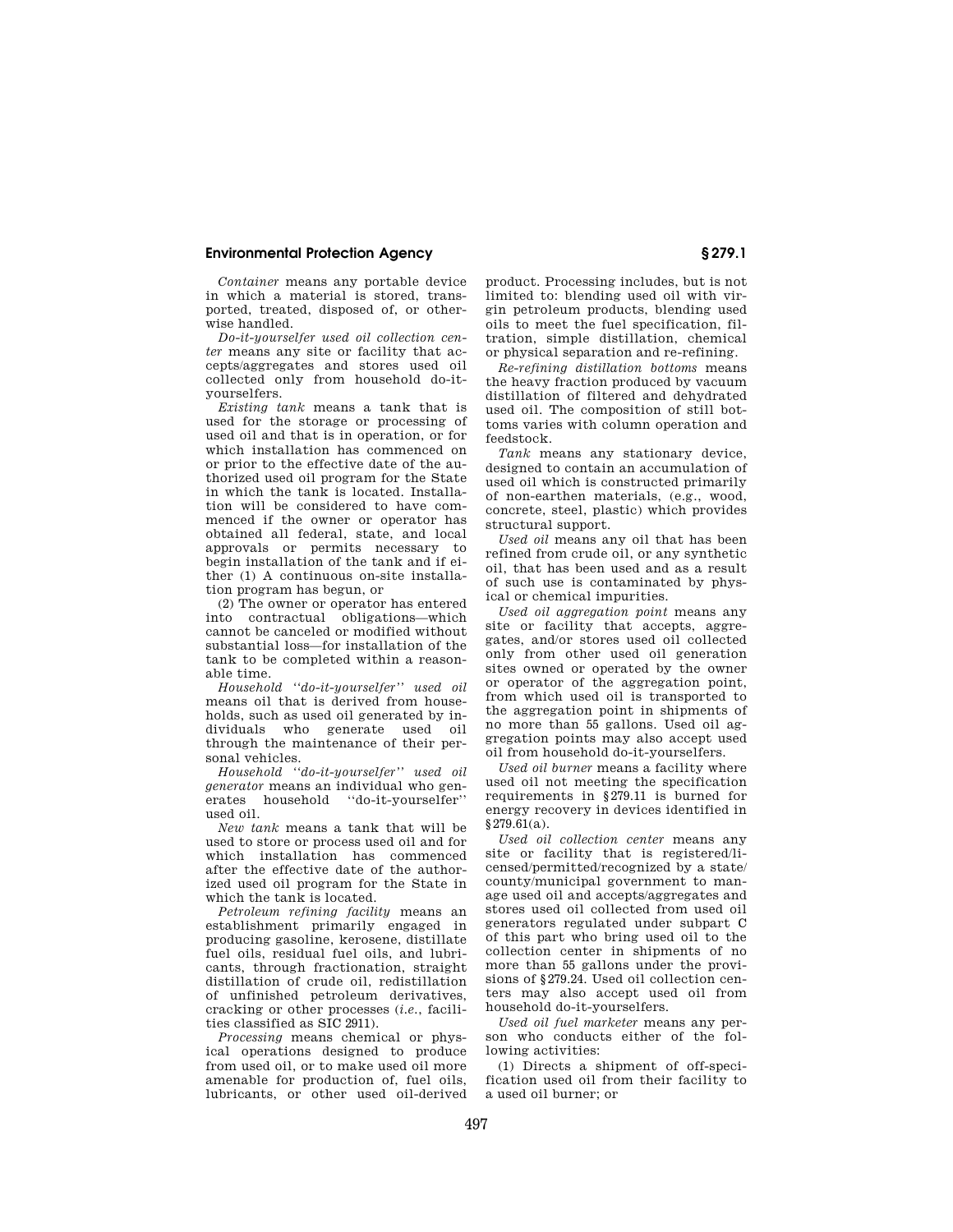(2) First claims that used oil that is to be burned for energy recovery meets the used oil fuel specifications set forth in §279.11 of this part.

*Used oil generator* means any person, by site, whose act or process produces used oil or whose act first causes used oil to become subject to regulation.

*Used oil processor/re-refiner* means a facility that processes used oil.

*Used oil transfer facility* means any transportation related facility including loading docks, parking areas, storage areas and other areas where shipments of used oil are held for more than 24 hours and not longer than 35 days during the normal course of transportation or prior to an activity performed pursuant to §279.20(b)(2). Transfer facilities that store used oil for more than 35 days are subject to regulation under subpart F of this part.

*Used oil transporter* means any person who transports used oil, any person who collects used oil from more than one generator and transports the collected oil, and owners and operators of used oil transfer facilities. Used oil transporters may consolidate or aggregate loads of used oil for purposes of transportation but, with the following exception, may not process used oil. Transporters may conduct incidental processing operations that occur in the normal course of used oil transportation (e.g., settling and water separation), but that are not designed to produce (or make more amenable for production of) used oil derived products or used oil fuel.

[57 FR 41612, Sept. 10, 1992, as amended at 58 FR 26425, May 3, 1993; 59 FR 10559, Mar. 4, 1994; 71 FR 40280, July 14, 2006]

# **Subpart B—Applicability**

# **§ 279.10 Applicability.**

This section identifies those materials which are subject to regulation as used oil under this part. This section also identifies some materials that are not subject to regulation as used oil under this part, and indicates whether these materials may be subject to regulation as hazardous waste under parts 260 through 266, 268, 270, and 124 of this chapter.

(a) *Used oil.* EPA presumes that used oil is to be recycled unless a used oil

**§ 279.10 40 CFR Ch. I (7–1–21 Edition)** 

handler disposes of used oil, or sends used oil for disposal. Except as provided in §279.11, the regulations of this part apply to used oil, and to materials identified in this section as being subject to regulation as used oil, whether or not the used oil or material exhibits any characteristics of hazardous waste identified in subpart C of part 261 of this chapter.

(b) *Mixtures of used oil and hazardous waste*—(1) *Listed hazardous waste.* (i) Mixtures of used oil and hazardous waste that is listed in subpart D of part 261 of this chapter are subject to regulation as hazardous waste under parts 260 through 266, 268, 270, and 124 of this chapter, rather than as used oil under this part.

(ii) *Rebuttable presumption for used oil.*  Used oil containing more than 1,000 ppm total halogens is presumed to be a hazardous waste because it has been mixed with halogenated hazardous waste listed in subpart D of part 261 of this chapter. Persons may rebut this presumption by demonstrating that the used oil does not contain hazardous waste (for example, by showing that the used oil does not contain significant concentrations of halogenated hazardous constituents listed in appendix VIII of part 261 of this chapter).

(A) The rebuttable presumption does not apply to metalworking oils/fluids containing chlorinated paraffins, if they are processed, through a tolling arrangement as described in §279.24(c), to reclaim metalworking oils/fluids. The presumption does apply to metalworking oils/fluids if such oils/fluids are recycled in any other manner, or disposed.

(B) The rebuttable presumption does not apply to used oils contaminated with chlorofluorocarbons (CFCs) removed from refrigeration units where the CFCs are destined for reclamation. The rebuttable presumption does apply to used oils contaminated with CFCs that have been mixed with used oil from sources other than refrigeration units.

(2) *Characteristic hazardous waste.*  Mixtures of used oil and hazardous waste that solely exhibit one or more of the hazardous waste characteristics identified in subpart C of part 261 of this chapter and mixtures of used oil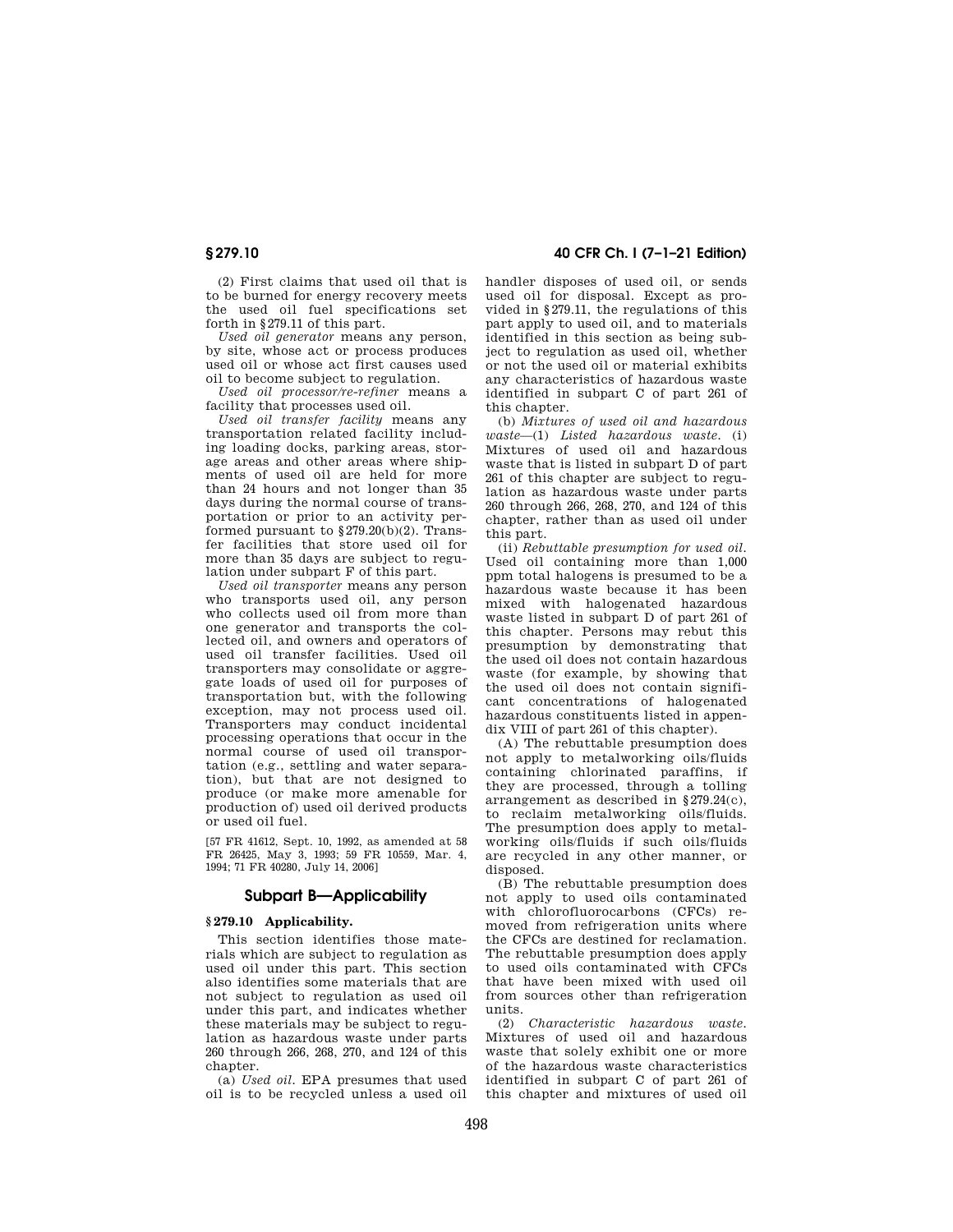and hazardous waste that is listed in subpart D solely because it exhibits one or more of the characteristics of hazardous waste identified in subpart C are subject to:

(i) Except as provided in paragraph  $(b)(2)(iii)$  of this section, regulation as hazardous waste under parts 260 through 266, 268, 270, and 124 of this chapter rather than as used oil under this part, if the resultant mixture exhibits any characteristics of hazardous waste identified in subpart C of part 261 of this chapter; or

(ii) Except as specified in §279.10(b)(2)(iii) regulation as used oil under this part, if the resultant mixture does not exhibit any characteristics of hazardous waste identified under subpart C of part 261 of this chapter.

(iii) Regulation as used oil under this part, if the mixture is of used oil and a waste which is hazardous solely because it exhibits the characteristic of ignitability (e.g., ignitable-only mineral spirits), provided that the resultant mixture does not exhibit the characteristic of ignitability under §261.21 of this chapter.

(3) *Very small quantity generator hazardous waste.* Mixtures of used oil and very small quantity generator hazardous waste regulated under §262.14 of this chapter are subject to regulation as used oil under this part.

(c) *Materials containing or otherwise contaminated with used oil.* (1) Except as provided in paragraph (c)(2) of this section, materials containing or otherwise contaminated with used oil from which the used oil has been properly drained or removed to the extent possible such that no visible signs of free-flowing oil remain in or on the material:

(i) Are not used oil and thus not subject to this part, and

(ii) If applicable are subject to the hazardous waste regulations of parts 124, 260 through 266, 268, and 270 of this chapter.

(2) Materials containing or otherwise contaminated with used oil that are burned for energy recovery are subject to regulation as used oil under this part.

(3) Used oil drained or removed from materials containing or otherwise contaminated with used oil is subject to regulation as used oil under this part.

(d) *Mixtures of used oil with products.*  (1) Except as provided in paragraph (d)(2) of this section, mixtures of used oil and fuels or other fuel products are subject to regulation as used oil under this part.

(2) Mixtures of used oil and diesel fuel mixed on-site by the generator of the used oil for use in the generator's own vehicles are not subject to this part once the used oil and diesel fuel have been mixed. Prior to mixing, the used oil is subject to the requirements of subpart C of this part.

(e) *Materials derived from used oil.* (1) Materials that are reclaimed from used oil that are used beneficially and are not burned for energy recovery or used in a manner constituting disposal (e.g., re-refined lubricants) are:

(i) Not used oil and thus are not subject to this part, and

(ii) Not solid wastes and are thus not subject to the hazardous waste regulations of parts 260 through 266, 268, 270, and 124 of this chapter as provided in §261.3(c)(2)(i) of this chapter.

(2) Materials produced from used oil that are burned for energy recovery (e.g., used oil fuels) are subject to regulation as used oil under this part.

(3) Except as provided in paragraph (e)(4) of this section, materials derived from used oil that are disposed of or used in a manner constituting disposal are:

(i) Not used oil and thus are not subject to this part, and

(ii) Are solid wastes and thus are subject to the hazardous waste regulations of parts 260 through 266, 268, 270, and 124 of this chapter if the materials are listed or identified as hazardous wastes.

(4) Used oil re-refining distillation bottoms that are used as feedstock to manufacture asphalt products are not subject to this part.

(f) *Wastewater.* Wastewater, the discharge of which is subject to regulation under either section 402 or section 307(b) of the Clean Water Act (including wastewaters at facilities which have eliminated the discharge of wastewater), contaminated with *de minimis* quantities of used oil are not subject to the requirements of this part. For purposes of this paragraph,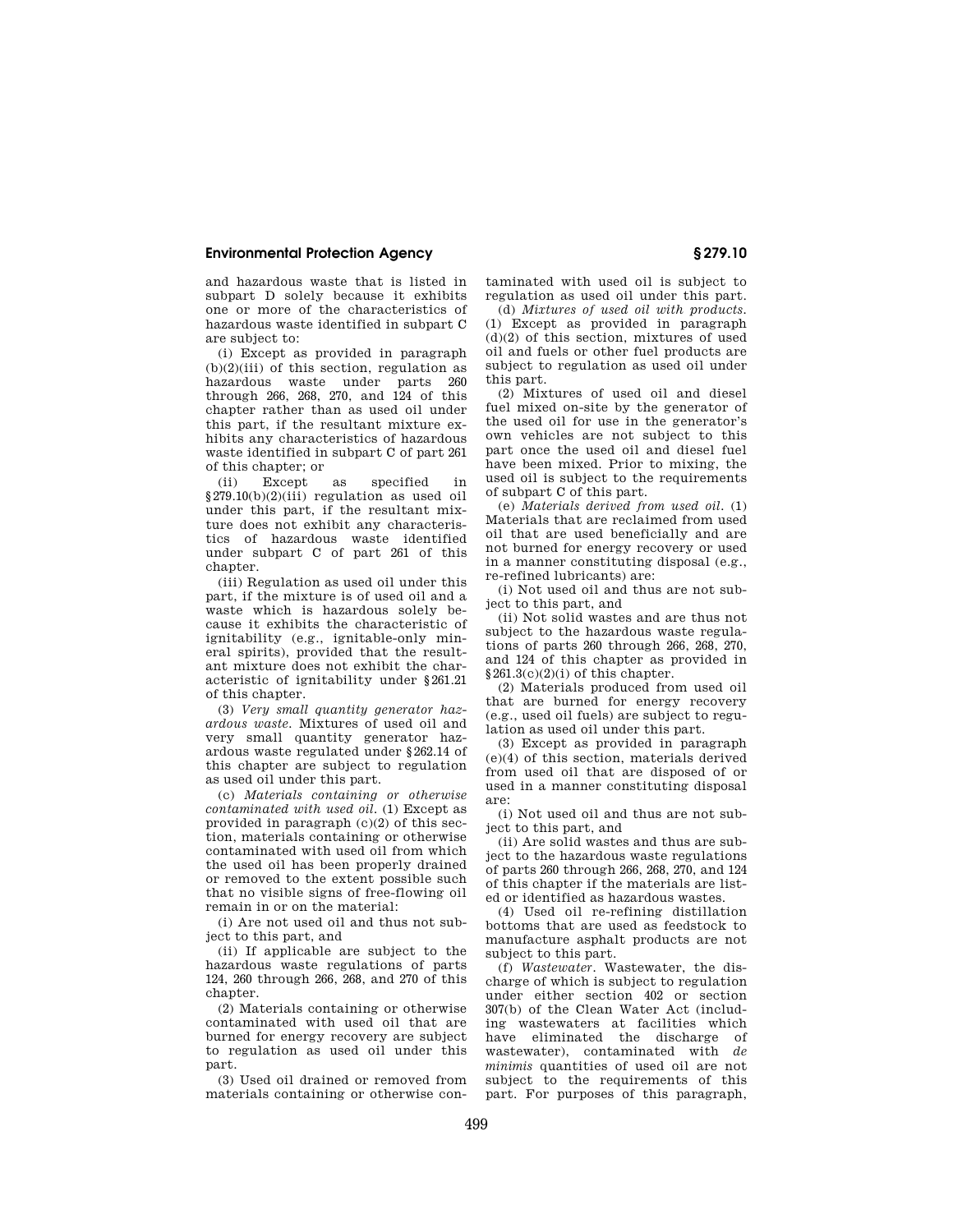*''de minimis''* quantities of used oils are defined as small spills, leaks, or drippings from pumps, machinery, pipes, and other similar equipment during normal operations or small amounts of oil lost to the wastewater treatment system during washing or draining operations. This exception will not apply if the used oil is discarded as a result of abnormal manufacturing operations resulting in substantial leaks, spills, or other releases, or to used oil recovered from wastewaters.

(g) *Used oil introduced into crude oil pipelines or a petroleum refining facility.*  (1) Used oil mixed with crude oil or natural gas liquids (e.g., in a production separator or crude oil stock tank) for insertion into a crude oil pipeline is exempt from the requirements of this part. The used oil is subject to the requirements of this part prior to the mixing of used oil with crude oil or natural gas liquids.

(2) Mixtures of used oil and crude oil or natural gas liquids containing less than 1% used oil that are being stored or transported to a crude oil pipeline or petroleum refining facility for insertion into the refining process at a point prior to crude distillation or catalytic cracking are exempt from the requirements of this part.

(3) Used oil that is inserted into the petroleum refining facility process before crude distillation or catalytic cracking without prior mixing with crude oil is exempt from the requirements of this part provided that the used oil constitutes less than 1% of the crude oil feed to any petroleum refining facility process unit at any given time. Prior to insertion into the petroleum refining facility process, the used oil is subject to the requirements of this part.

(4) Except as provided in paragraph  $(g)(5)$  of this section, used oil that is introduced into a petroleum refining facility process after crude distillation or catalytic cracking is exempt from the requirements of this part only if the used oil meets the specification of §279.11. Prior to insertion into the petroleum refining facility process, the used oil is subject to the requirements of this part.

(5) Used oil that is incidentally captured by a hydrocarbon recovery sys-

**§ 279.11 40 CFR Ch. I (7–1–21 Edition)** 

tem or wastewater treatment system as part of routine process operations at a petroleum refining facility and inserted into the petroleum refining facility process is exempt from the requirements of this part. This exemption does not extend to used oil which is intentionally introduced into a hydrocarbon recovery system (e.g., by pouring collected used oil into the waste water treatment system).

(6) Tank bottoms from stock tanks containing exempt mixtures of used oil and crude oil or natural gas liquids are exempt from the requirements of this part.

(h) *Used oil on vessels.* Used oil produced on vessels from normal shipboard operations is not subject to this part until it is transported ashore.

(i) *Used oil containing PCBs.* Used oil containing PCBs (as defined at 40 CFR 761.3) at any concentration less than 50 ppm is subject to the requirements of this part unless, because of dilution, it is regulated under 40 CFR part 761 as a used oil containing PCBs at 50 ppm or greater. PCB-containing used oil subject to the requirements of this part may also be subject to the prohibitions and requirements found at 40 CFR part 761, including §761.20(d) and (e). Used oil containing PCBs at concentrations of 50 ppm or greater is not subject to the requirements of this part, but is subject to regulation under 40 CFR part 761. No person may avoid these provisions by diluting used oil containing PCBs, unless otherwise specifically provided for in this part or part 761 of this chapter.

[57 FR 41612, Sept. 10, 1992, as amended at 58 FR 26425, May 3, 1993; 59 FR 10559, Mar. 4, 1994; 59 FR 10559, Mar. 4, 1994; 61 FR 33693, June 28, 1996; 63 FR 24969, May 6, 1998; 63 FR 37782, July 14, 1998; 68 FR 44665, July 30, 2003; 70 FR 34591, June 14, 2005; 71 FR 40280, July 14, 2006; 81 FR 85828, Nov. 28, 2016]

#### **§ 279.11 Used oil specifications.**

Used oil burned for energy recovery, and any fuel produced from used oil by processing, blending, or other treatment, is subject to regulation under this part unless it is shown not to exceed any of the allowable levels of the constituents and properties shown in Table 1. Once used oil that is to be burned for energy recovery has been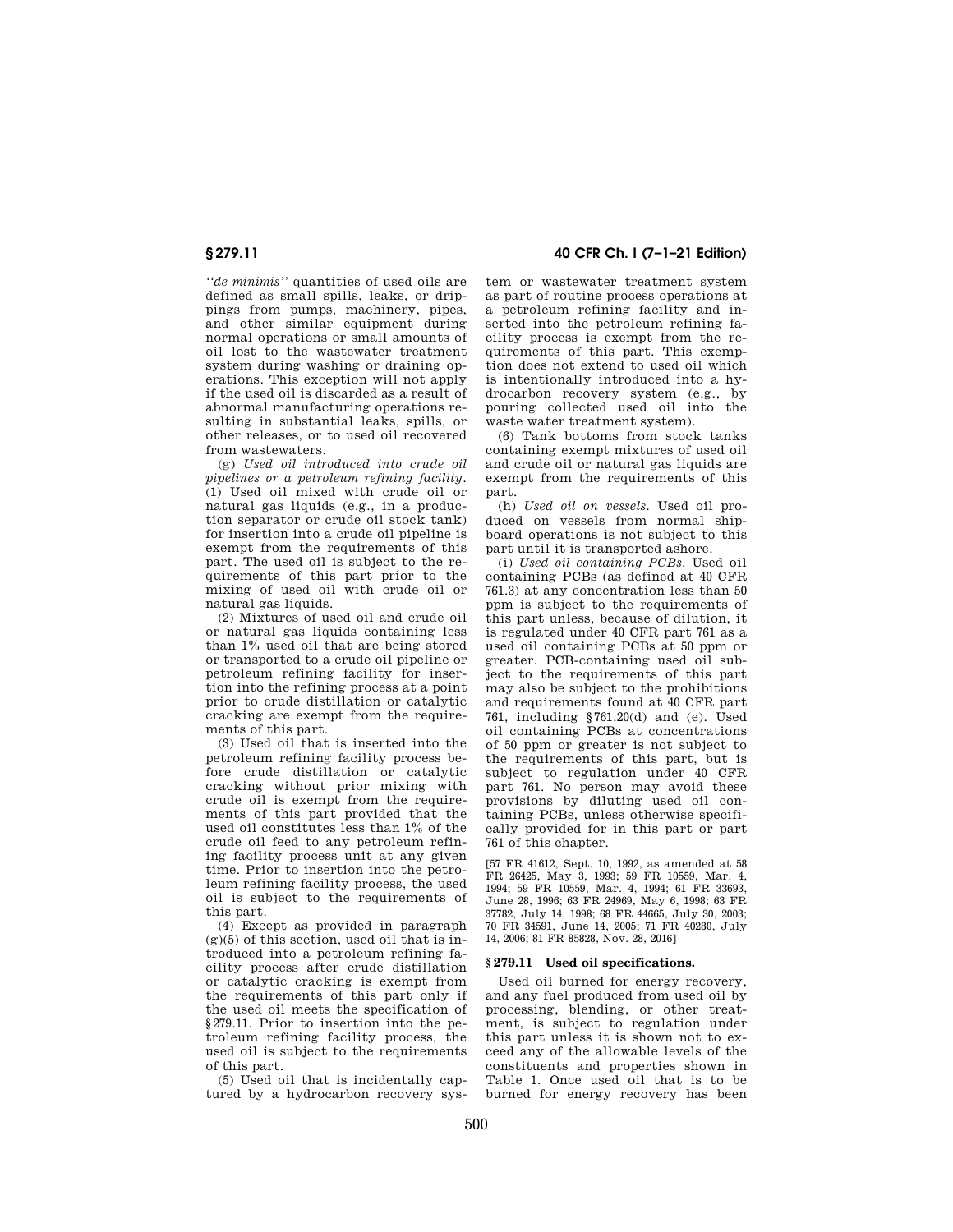shown not to exceed any allowable level and the person making that showing complies with §§279.72, 279.73, and 279.74(b), the used oil is no longer subject to this part.

TABLE 1— USED OIL NOT EXCEEDING ANY ALLOWABLE LEVEL SHOWN BELOW IS NOT SUBJECT TO THIS PART WHEN BURNED FOR ENERGY RECOVERY1

| Constituent/property                                                                                             | Allowable level                                                                                                               |
|------------------------------------------------------------------------------------------------------------------|-------------------------------------------------------------------------------------------------------------------------------|
| Cadmium<br>Chromium<br>Flash point<br>Total halogens                                                             | 5 ppm maximum.<br>2 ppm maximum.<br>10 ppm maximum.<br>100 ppm maximum.<br>100 °F minimum.<br>4,000 ppm maximum. <sup>2</sup> |
| NOTE: Applicable standards<br>for the burning of used oil<br>containing PCBs are imposed<br>by 40 CFR 761.20(e). |                                                                                                                               |

1The allowable levels do not apply to mixtures of used oil and hazardous waste that continue to be regulated as hazardous waste (see § 279.10(b)). 2 Used oil containing more than 1,000 ppm total halogens is

presumed to be a hazardous waste under the rebuttable pre-<br>sumption provided under § 279.10(b)(1). Such used oil is sub-<br>ject to subpart H of part 266 of this chapter rather than this<br>part when burned for energy recovery u

[57 FR 41612, Sept. 10, 1992, as amended at 58 FR 26425, May 3, 1993; 71 FR 40280, July 14, 2006]

#### **§ 279.12 Prohibitions.**

(a) *Surface impoundment prohibition.*  Used oil shall not be managed in surface impoundments or waste piles unless the units are subject to regulation under parts 264 or 265 of this chapter.

(b) *Use as a dust suppressant.* The use of used oil as a dust suppressant is prohibited, except when such activity takes place in one of the states listed in §279.82(c).

(c) *Burning in particular units.* Offspecification used oil fuel may be burned for energy recovery in only the following devices:

(1) Industrial furnaces identified in §260.10 of this chapter;

(2) Boilers, as defined in §260.10 of this chapter, that are identified as follows:

(i) Industrial boilers located on the site of a facility engaged in a manufacturing process where substances are transformed into new products, including the component parts of products, by mechanical or chemical processes;

(ii) Utility boilers used to produce electric power, steam, heated or cooled air, or other gases or fluids for sale; or

(iii) Used oil-fired space heaters provided that the burner meets the provisions of §279.23.

(3) Hazardous waste incinerators subject to regulation under subpart O of parts 264 or 265 of this chapter.

[57 FR 41612, Sept. 10, 1992, as amended at 58 FR 26425, May 3, 1993]

# **Subpart C—Standards for Used Oil Generators**

#### **§ 279.20 Applicability.**

(a) *General.* Except as provided in paragraphs  $(a)(1)$  through  $(a)(4)$  of this section, this subpart applies to all used oil generators. A used oil generator is any person, by site, whose act or process produces used oil or whose act first causes used oil to become subject to regulation.

(1) *Household ''do-it-yourselfer'' used oil generators.* Household yourselfer'' used oil generators are not subject to regulation under this part.

(2) *Vessels.* Vessels at sea or at port are not subject to this subpart. For purposes of this subpart, used oil produced on vessels from normal shipboard operations is considered to be generated at the time it is transported ashore. The owner or operator of the vessel and the person(s) removing or accepting used oil from the vessel are co-generators of the used oil and are both responsible for managing the waste in compliance with this subpart once the used oil is transported ashore. The co-genenerators may decide among them which party will fulfill the requirements of this subpart.

(3) *Diesel fuel.* Mixtures of used oil and diesel fuel mixed by the generator of the used oil for use in the generator's own vehicles are not subject to this part once the used oil and diesel fuel have been mixed. Prior to mixing, the used oil fuel is subject to the requirements of this subpart.

(4) *Farmers.* Farmers who generate an average of 25 gallons per month or less of used oil from vehicles or machinery used on the farm in a calendar year are not subject to the requirements of this part.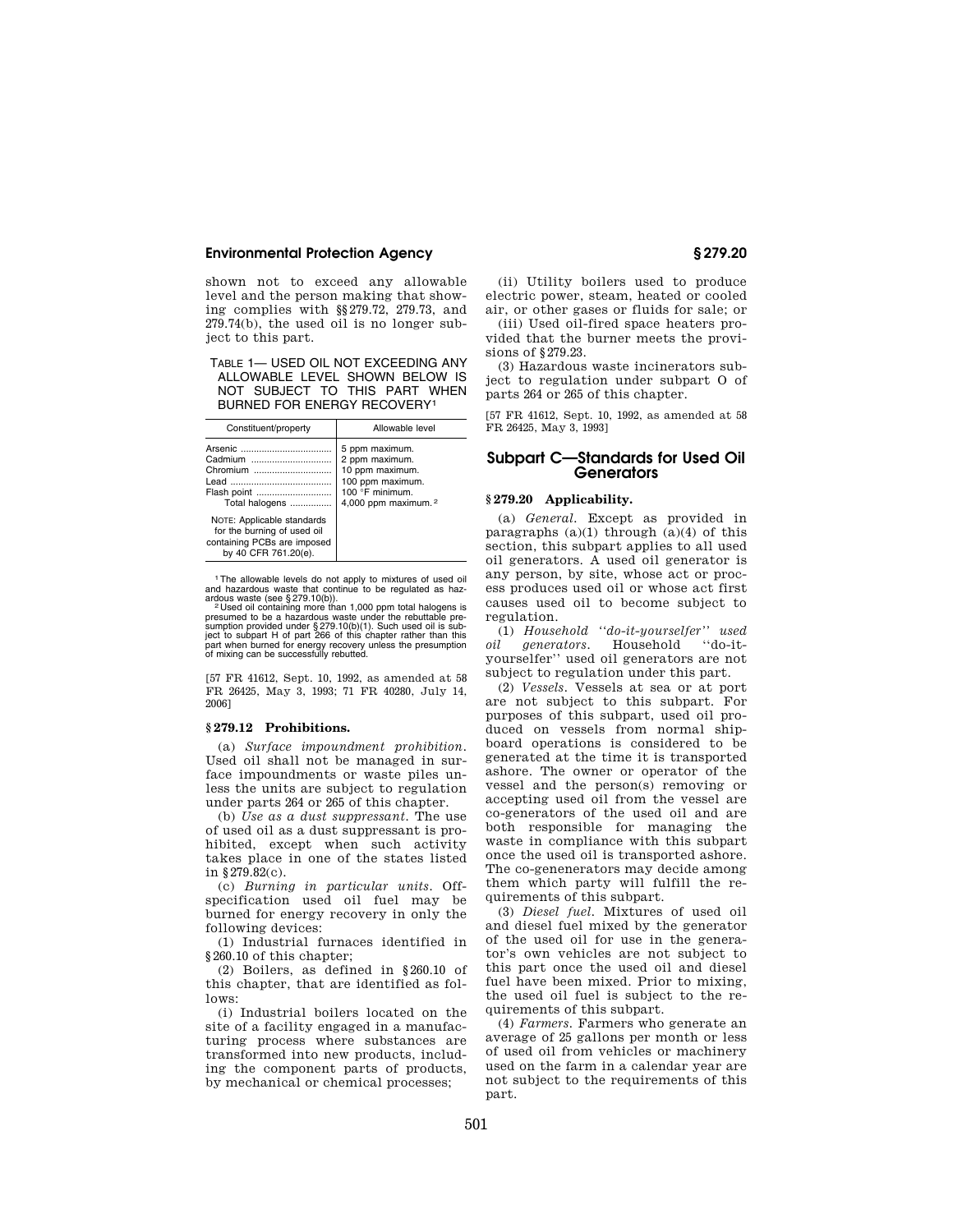(b) *Other applicable provisions.* Used oil generators who conduct the following activities are subject to the requirements of other applicable provisions of this part as indicated in paragraphs (b)(1) through (5) of this section:

(1) Generators who transport used oil, except under the self-transport provisions of §279.24 (a) and (b), must also comply with subpart E of this part.

(2) (i) Except as provided in para $graph (b)(2)(ii)$  of this section, generators who process or re-refine used oil must also comply with subpart F of this part.

(ii) Generators who perform the following activities are not processors provided that the used oil is generated on-site and is not being sent off-site to a burner of on- or off-specification used oil fuel.

(A) Filtering, cleaning, or otherwise reconditioning used oil before returning it for reuse by the generator;

(B) Separating used oil from wastewater generated on-site to make the wastewater acceptable for discharge or reuse pursuant to section 402 or section 307(b) of the Clean Water Act or other applicable Federal or state regulations governing the management or discharge of wastewaters;

(C) Using oil mist collectors to remove small droplets of used oil from in-plant air to make plant air suitable for continued recirculation;

(D) Draining or otherwise removing used oil from materials containing or otherwise contaminated with used oil in order to remove excessive oil to the extent possible pursuant to §279.10(c); or

(E) Filtering, separating or otherwise reconditioning used oil before burning it in a space heater pursuant to §279.23.

(3) Generators who burn off-specification used oil for energy recovery, except under the on-site space heater provisions of §279.23, must also comply with subpart G of this part.

(4) Generators who direct shipments of off-specification used oil from their facility to a used oil burner or first claim that used oil that is to be burned for energy recovery meets the used oil fuel specifications set forth in §279.11 must also comply with subpart H of this part.

**§ 279.21 40 CFR Ch. I (7–1–21 Edition)** 

(5) Generators who dispose of used oil, including the use of used oil as a dust suppressant, must also comply with subpart I of this part.

[57 FR 41612, Sept. 10, 1992, as amended at 59 FR 10560, Mar. 4, 1994]

### **§ 279.21 Hazardous waste mixing.**

(a) Mixtures of used oil and hazardous waste must be managed in accordance with §279.10(b).

(b) The rebuttable presumption for used oil of  $$279.10(b)(1)(ii)$  applies to used oil managed by generators. Under the rebuttable presumption for used oil of  $$279.10(b)(1)(ii)$ , used oil containing greater than 1,000 ppm total halogens is presumed to be a hazardous waste and thus must be managed as hazardous waste and not as used oil unless the presumption is rebutted. However, the rebuttable presumption does not apply to certain metalworking oils/ fluids and certain used oils removed from refrigeration units.

[57 FR 41612, Sept. 10, 1992, as amended at 58 FR 26425, May 3, 1993]

#### **§ 279.22 Used oil storage.**

Used oil generators are subject to all applicable Spill Prevention, Control and Countermeasures (40 CFR part 112) in addition to the requirements of this Subpart. Used oil generators are also subject to the Underground Storage Tank (40 CFR part 280) standards for used oil stored in underground tanks whether or not the used oil exhibits any characteristics of hazardous waste, in addition to the requirements of this subpart.

(a) *Storage units.* Used oil generators shall not store used oil in units other than tanks, containers, or units subject to regulation under parts 264 or 265 of this chapter.

(b) *Condition of units.* Containers and aboveground tanks used to store used oil at generator facilities must be:

(1) In good condition (no severe rusting, apparent structural defects or deterioration); and

(2) Not leaking (no visible leaks).

(c) *Labels.* (1) Containers and aboveground tanks used to store used oil at generator facilities must be labeled or marked clearly with the words ''Used Oil.''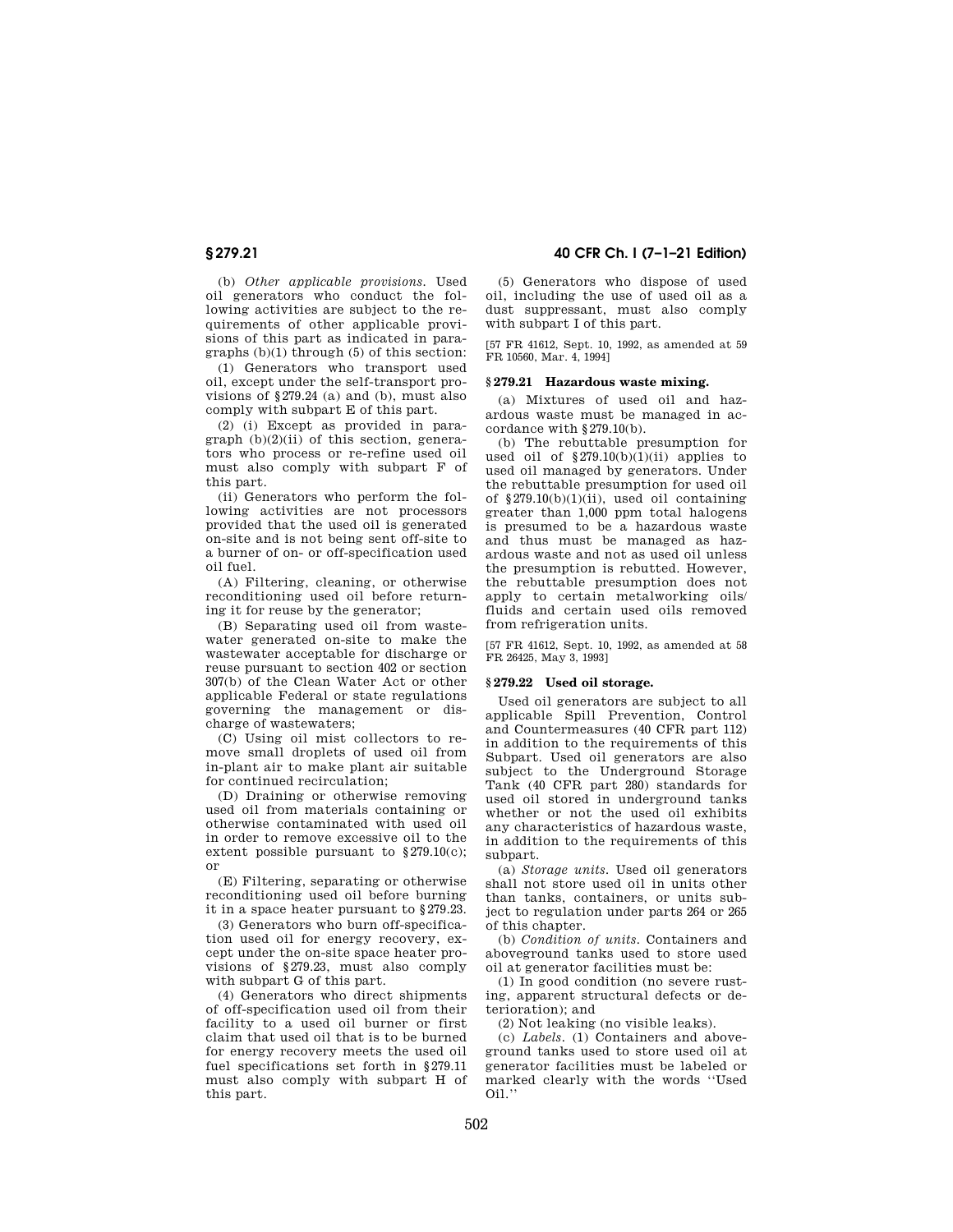(2) Fill pipes used to transfer used oil into underground storage tanks at generator facilities must be labeled or marked clearly with the words ''Used Oil.''

(d) *Response to releases.* Upon detection of a release of used oil to the environment that is not subject to the requirements of part 280, subpart F of this chapter and which has occurred after the effective date of the recycled used oil management program in effect in the State in which the release is located, a generator must perform the following cleanup steps:

(1) Stop the release;

(2) Contain the released used oil;

(3) Clean up and manage properly the released used oil and other materials; and

(4) If necessary, repair or replace any leaking used oil storage containers or tanks prior to returning them to service.

[57 FR 41612, Sept. 10, 1992, as amended at 58 FR 26425, May 3, 1993; 63 FR 24969, May 6, 1998]

# § 279.23 On-site burning in space heat-

Generators may burn used oil in used oil-fired space heaters provided that:

(a) The heater burns only used oil that the owner or operator generates or used oil received from household doit-yourself used oil generators;

(b) The heater is designed to have a maximum capacity of not more than 0.5 million Btu per hour; and

(c) The combustion gases from the heater are vented to the ambient air.

[57 FR 41612, Sept. 10, 1992, as amended at 58 FR 26425, May 3, 1993]

#### **§ 279.24 Off-site shipments.**

Except as provided in paragraphs (a) through (c) of this section, generators must ensure that their used oil is transported only by transporters who have obtained EPA identification numbers.

(a) *Self-transportation of small amounts to approved collection centers.* Generators may transport, without an EPA identification number, used oil that is generated at the generator's site and used oil collected from household do-ityourselfers to a used oil collection center provided that:

(1) The generator transports the used oil in a vehicle owned by the generator or owned by an employee of the generator;

(2) The generator transports no more than 55 gallons of used oil at any time; and

(3) The generator transports the used oil to a used oil collection center that is registered, licensed, permitted, or recognized by a state/county/municipal government to manage used oil.

(b) *Self-transportation of small amounts to aggregation points owned by the generator.* Generators may transport, without an EPA identification number, used oil that is generated at the generator's site to an aggregation point provided that:

(1) The generator transports the used oil in a vehicle owned by the generator or owned by an employee of the generator;

(2) The generator transports no more than 55 gallons of used oil at any time; and

(3) The generator transports the used oil to an aggregation point that is owned and/or operated by the same generator.

(c) *Tolling arrangements.* Used oil generators may arrange for used oil to be transported by a transporter without an EPA identification number if the used oil is reclaimed under a contractual agreement pursuant to which reclaimed oil is returned by the processor/re-refiner to the generator for use as a lubricant, cutting oil, or coolant. The contract (known as a ''tolling arrangement'') must indicate:

(1) The type of used oil and the frequency of shipments;

(2) That the vehicle used to transport the used oil to the processing/re-refining facility and to deliver recycled used oil back to the generator is owned and operated by the used oil processor/ re-refiner; and

(3) That reclaimed oil will be returned to the generator.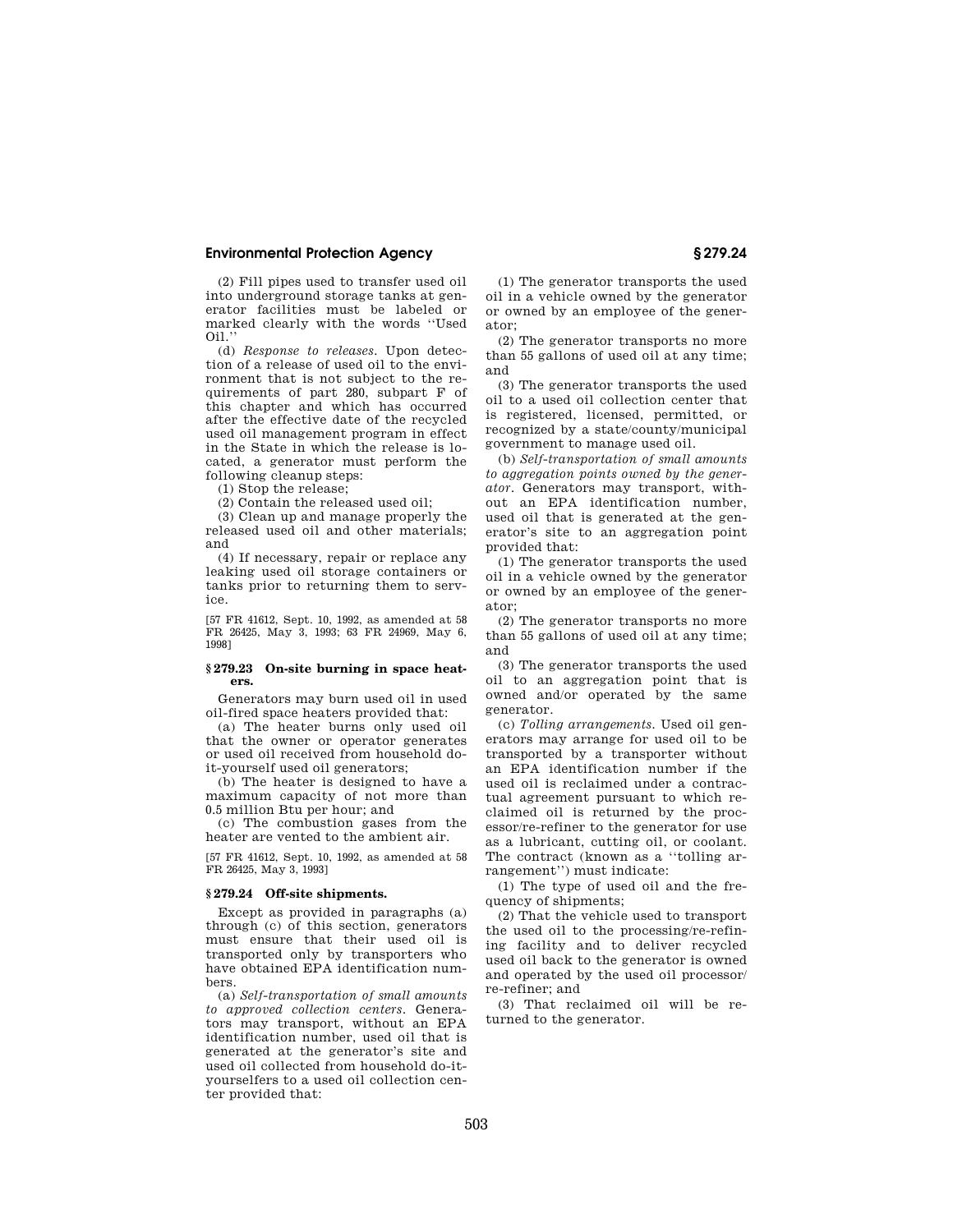# **Subpart D—Standards for Used Oil Collection Centers and Aggregation Points**

#### **§ 279.30 Do-it-yourselfer used oil collection centers.**

(a) *Applicability.* This section applies to owners or operators of all do-ityourselfer (DIY) used oil collection centers. A DIY used oil collection center is any site or facility that accepts/ aggregates and stores used oil collected only from household do-it-yourselfers.

(b) *DIY used oil collection center requirements.* Owners or operators of all DIY used oil collection centers must comply with the generator standards in subpart C of this part.

### **§ 279.31 Used oil collection centers.**

(a) *Applicability.* This section applies to owners or operators of used oil collection centers. A used oil collection center is any site or facility that accepts/aggregates and stores used oil collected from used oil generators regulated under subpart C of this part who bring used oil to the collection center in shipments of no more than 55 gallons under the provisions of  $§279.24(a)$ . Used oil collection centers may also accept used oil from household do-ityourselfers.

(b) *Used oil collection center requirements.* Owners or operators of all used oil collection centers must:

(1) Comply with the generator standards in subpart C of this part; and

(2) Be registered/licensed/permitted/ recognized by a state/county/municipal government to manage used oil.

# **§ 279.32 Used oil aggregation points owned by the generator.**

(a) *Applicability.* This section applies to owners or operators of all used oil aggregation points. A used oil aggregation point is any site or facility that accepts, aggregates, and/or stores used oil collected only from other used oil generation sites owned or operated by the owner or operator of the aggregation point, from which used oil is transported to the aggregation point in shipments of no more than 55 gallons under the provisions of §279.24(b). Used oil aggregation points may also accept from household do-ityourselfers.

**§ 279.30 40 CFR Ch. I (7–1–21 Edition)** 

(b) *Used oil aggregation point requirements.* Owners or operators of all used oil aggregation points must comply with the generator standards in subpart C of this part.

# **Subpart E—Standards for Used Oil Transporter and Transfer Facilities**

# **§ 279.40 Applicability.**

(a) *General.* Except as provided in paragraphs  $(a)(1)$  through  $(a)(4)$  of this section, this subpart applies to all used oil transporters. Used oil transporters are persons who transport used oil, persons who collect used oil from more than one generator and transport the collected oil, and owners and operators of used oil transfer facilities.

(1) This subpart does not apply to onsite transportation.

(2) This subpart does not apply to generators who transport shipments of used oil totalling 55 gallons or less from the generator to a used oil collection center as specified in §279.24(a).

(3) This subpart does not apply to generators who transport shipments of used oil totalling 55 gallons or less from the generator to a used oil aggregation point owned or operated by the<br>same generator as specified in same generator as specified in §279.24(b).

(4) This subpart does not apply to transportation of used oil from household do-it-yourselfers to a regulated used oil generator, collection center, aggregation point, processor/re-refiner, or burner subject to the requirements of this part. Except as provided in paragraphs  $(a)(1)$  through  $(a)(3)$  of this section, this subpart does, however, apply to transportation of collected household do-it-yourselfer used oil from regulated used oil generators, collection centers, aggregation points, or other facilities where household do-ityourselfer used oil is collected.

(b) *Imports and exports.* Transporters who import used oil from abroad or export used oil outside of the United States are subject to the requirements of this subpart from the time the used oil enters and until the time it exits the United States.

(c) *Trucks used to transport hazardous waste.* Unless trucks previously used to transport hazardous waste are emptied as described in §261.7 of this chapter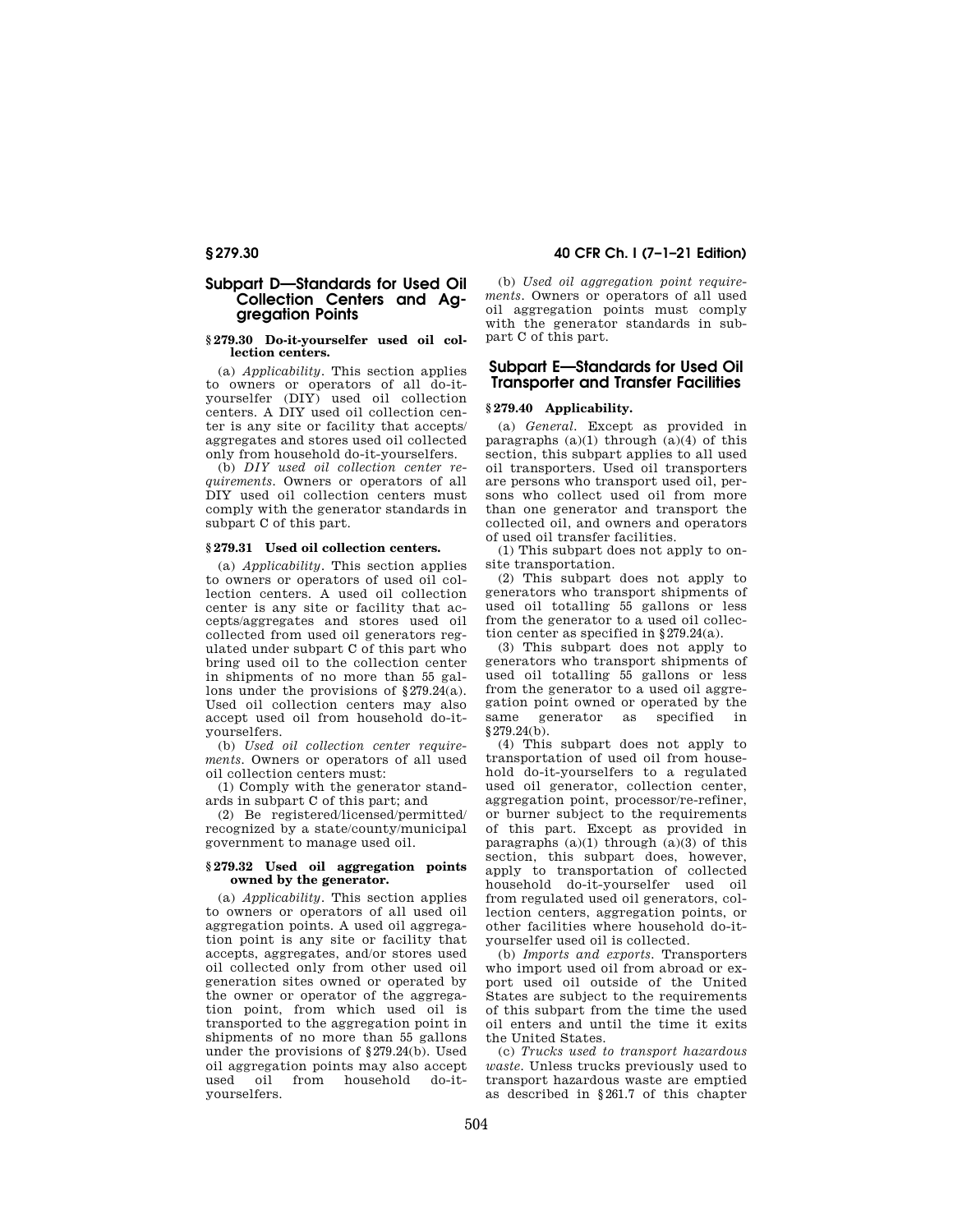prior to transporting used oil, the used oil is considered to have been mixed with the hazardous waste and must be managed as hazardous waste unless, under the provisions of §279.10(b), the hazardous waste/used oil mixture is determined not to be hazardous waste.

(d) *Other applicable provisions.* Used oil transporters who conduct the following activities are also subject to other applicable provisions of this part as indicated in paragraphs  $(d)(1)$ through (5) of this section:

(1) Transporters who generate used oil must also comply with subpart C of this part;

(2) Transporters who process or re-refine used oil, except as provided in §279.41, must also comply with subpart F of this part;

(3) Transporters who burn off-specification used oil for energy recovery must also comply with subpart G of this part;

(4) Transporters who direct shipments of off-specification used oil from their facility to a used oil burner or first claim that used oil that is to be burned for energy recovery meets the used oil fuel specifications set forth in §279.11 must also comply with subpart H of this part; and

(5) Transporters who dispose of used oil, including the use of used oil as a dust suppressant, must also comply with subpart I of this part.

[57 FR 41612, Sept. 10, 1992, as amended at 58 FR 26425, May 3, 1993]

#### **§ 279.41 Restrictions on transporters who are not also processors or rerefiners.**

(a) Used oil transporters may consolidate or aggregate loads of used oil for purposes of transportation. However, except as provided in paragraph (b) of this section, used oil transporters may not process used oil unless they also comply with the requirements for processors/re-refiners in subpart F of this part.

(b) Transporters may conduct incidental processing operations that occur in the normal course of used oil transportation (e.g., settling and water separation), but that are not designed to produce (or make more amenable for production of) used oil derived products unless they also comply with the processor/re-refiner requirements in subpart F of this part.

(c) Transporters of used oil that is removed from oil bearing electrical transformers and turbines and filtered by the transporter or at a transfer facility prior to being returned to its original use are not subject to the processor/re-refiner requirements in subpart F of this part.

[57 FR 41612, Sept. 10, 1992, as amended at 59 FR 10560, Mar. 4, 1994]

#### **§ 279.42 Notification.**

(a) *Identification numbers.* Used oil transporters who have not previously complied with the notification requirements of RCRA section 3010 must comply with these requirements and obtain an EPA identification number.

(b) *Mechanics of notification.* A used oil transporter who has not received an EPA identification number may obtain one by notifying the Regional Administrator of their used oil activity by submitting either:

(1) A completed EPA Form 8700–12 (To obtain ordering information for EPA Form 8700–12 call RCRA/Superfund Hotline at 1–800–424–9346 or 703– 920–9810); or

(2) A letter requesting an EPA identification number.

Call RCRA/Superfund Hotline to determine where to send a letter requesting an EPA identification number. The letter should include the following information:

(i) Transporter company name;

(ii) Owner of the transporter company;

(iii) Mailing address for the transporter;

(iv) Name and telephone number for the transporter point of contact;

(v) Type of transport activity (*i.e.*, transport only, transport and transfer facility, transfer facility only);

(vi) Location of all transfer facilities at which used oil is stored;

(vii) Name and telephone number for a contact at each transfer facility.

[57 FR 41612, Sept. 10, 1992, as amended at 58 FR 26425, May 3, 1993; 58 FR 33342, June 17, 1993]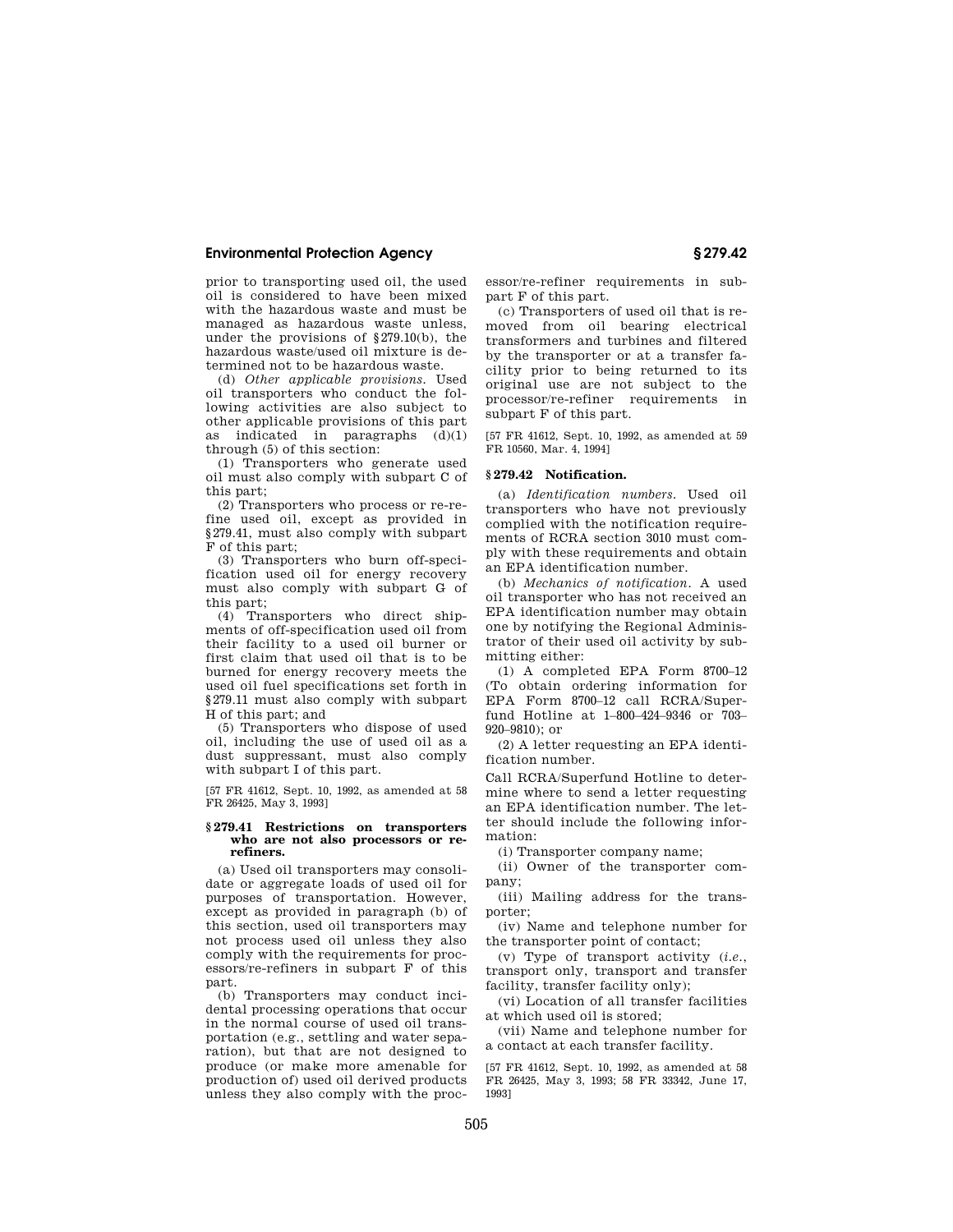### **§ 279.43 Used oil transportation.**

(a) *Deliveries.* A used oil transporter must deliver all used oil received to:

(1) Another used oil transporter, provided that the transporter has obtained an EPA identification number;

(2) A used oil processing/re-refining facility who has obtained an EPA identification number;

(3) An off-specification used oil burner facility who has obtained an EPA identification number; or

(4) An on-specification used oil burner facility.

(b) *DOT Requirements.* Used oil transporters must comply with all applicable requirements under the U.S. Department of Transportation regulations in 49 CFR parts 171 through 180. Persons transporting used oil that meets the definition of a hazardous material in 49 CFR 171.8 must comply with all applicable regulations in 49 CFR parts 171 through 180.

(c) *Used oil discharges.* (1) In the event of a discharge of used oil during transportation, the transporter must take appropriate immediate action to protect human health and the environment (e.g., notify local authorities, dike the discharge area).

(2) If a discharge of used oil occurs during transportation and an official (State or local government or a Federal Agency) acting within the scope of official responsibilities determines that immediate removal of the used oil is necessary to protect human health or the environment, that official may authorize the removal of the used oil by transporters who do not have EPA identification numbers.

(3) An air, rail, highway, or water transporter who has discharged used oil must:

(i) Give notice, if required by 49 CFR 171.15, to the National Response Center (800–424–8802 or 202–426–2675); and

(ii) Report in writing as required by 49 CFR 171.16 to the Director, Office of Hazardous Materials Regulations, Materials Transportation Bureau, Department of Transportation, Washington, DC 20590.

(4) A water transporter who has discharged used oil must give notice as required by 33 CFR 153.203.

(5) A transporter must clean up any used oil discharge that occurs during

**§ 279.43 40 CFR Ch. I (7–1–21 Edition)** 

transportation or take such action as may be required or approved by federal, state, or local officials so that the used oil discharge no longer presents a hazard to human health or the environment.

[57 FR 41612, Sept. 10, 1992, as amended at 58 FR 26425, May 3, 1993; 71 FR 40280, July 14, 2006]

#### **§ 279.44 Rebuttable presumption for used oil.**

(a) To ensure that used oil is not a hazardous waste under the rebuttable presumption of  $\S 279.10(b)(1)(ii)$ , the used oil transporter must determine whether the total halogen content of used oil being transported or stored at a transfer facility is above or below 1,000 ppm.

(b) The transporter must make this determination by:

(1) Testing the used oil; or

(2) Applying knowledge of the halogen content of the used oil in light of the materials or processes used.

(c) If the used oil contains greater than or equal to 1,000 ppm total halogens, it is presumed to be a hazardous waste because it has been mixed with halogenated hazardous waste listed in subpart D of part 261 of this chapter. The owner or operator may rebut the presumption by demonstrating that the used oil does not contain hazardous waste (for example, by showing that the used oil does not contain significant concentrations of halogenated hazardous constituents listed in appendix VIII of part 261 of this chapter).

(1) The rebuttable presumption does not apply to metalworking oils/fluids containing chlorinated paraffins, if they are processed, through a tolling arrangement as described in §279.24(c), to reclaim metalworking oils/fluids. The presumption does apply to metalworking oils/fluids if such oils/fluids are recycled in any other manner, or disposed.

(2) The rebuttable presumption does not apply to used oils contaminated with chlorofluorocarbons (CFCs) removed from refrigeration units if the CFCs are destined for reclamation. The rebuttable presumption does apply to used oils contaminated with CFCs that have been mixed with used oil from sources other than refrigeration units.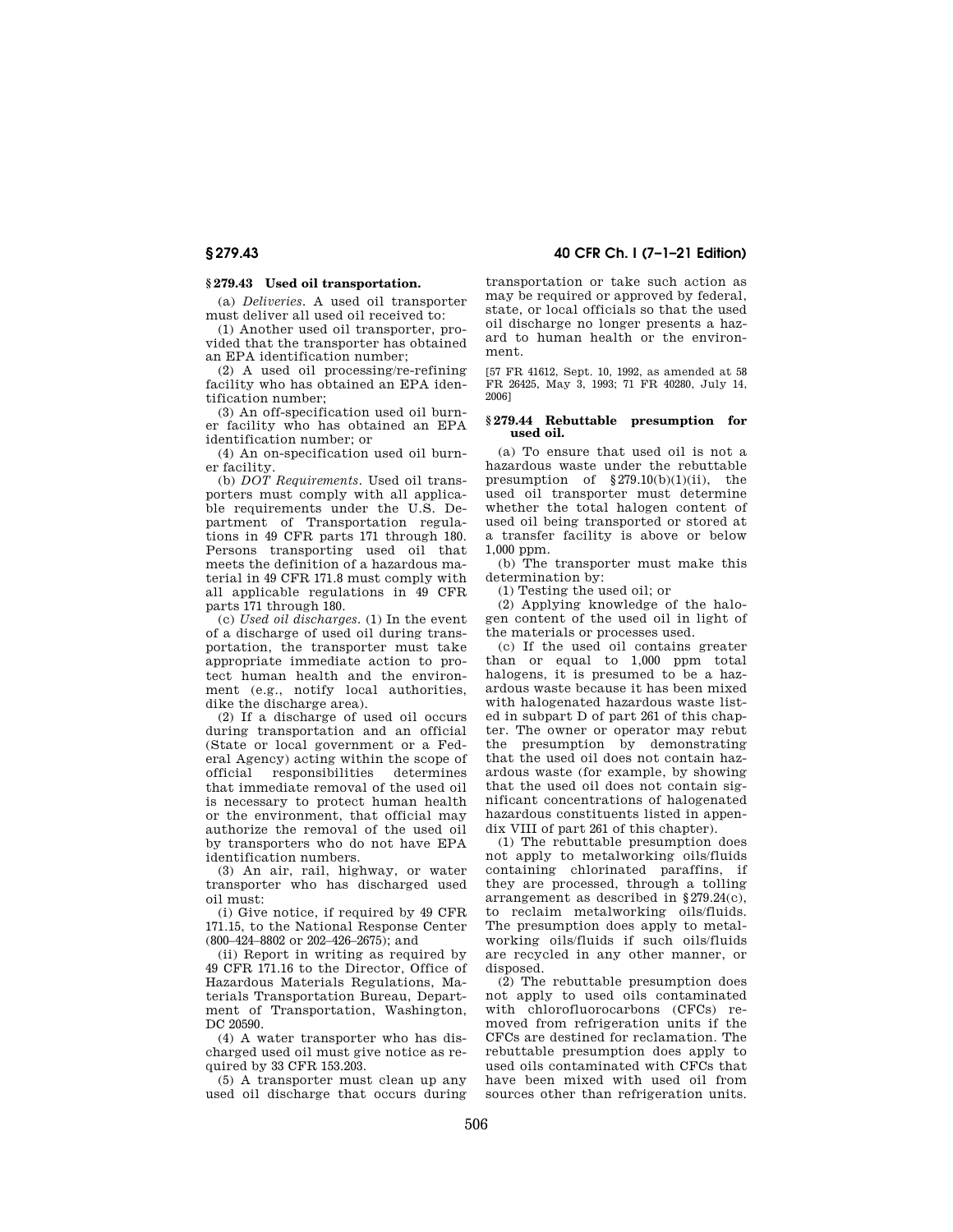(d) *Record retention.* Records of analyses conducted or information used to comply with paragraphs (a), (b), and (c) of this section must be maintained by the transporter for at least 3 years.

[57 FR 41612, Sept. 10, 1992, as amended at 59 FR 10560, Mar. 4, 1994; 70 FR 34591, June 14, 2005; 71 FR 40280, July 14, 2006]

#### **§ 279.45 Used oil storage at transfer facilities.**

Used oil transporters are subject to all applicable Spill Prevention, Control and Countermeasures (40 CFR part 112) in addition to the requirements of this subpart. Used oil transporters are also subject to the Underground Storage Tank (40 CFR part 280) standards for used oil stored in underground tanks whether or not the used oil exhibits any characteristics of hazardous waste, in addition to the requirements of this subpart.

(a) *Applicability.* This section applies to used oil transfer facilities. Used oil transfer facilities are transportation related facilities including loading docks, parking areas, storage areas, and other areas where shipments of used oil are held for more than 24 hours during the normal course of transportation and not longer than 35 days. Transfer facilities that store used oil for more than 35 days are subject to regulation under subpart F of this part.

(b) *Storage units.* Owners or operators of used oil transfer facilities may not store used oil in units other than tanks, containers, or units subject to regulation under parts 264 or 265 of this chapter.

(c) *Condition of units.* Containers and aboveground tanks used to store used oil at transfer facilities must be:

(1) In good condition (no severe rusting, apparent structural defects or deterioration); and

(2) Not leaking (no visible leaks).

(d) *Secondary containment for containers.* Containers used to store used oil at transfer facilities must be equipped with a secondary containment system.

(1) The secondary containment system must consist of, at a minimum:

(i) Dikes, berms or retaining walls; and

(ii) A floor. The floor must cover the entire area within the dikes, berms, or retaining walls; or

(iii) An equivalent secondary containment system.

(2) The entire containment system, including walls and floors, must be sufficiently impervious to used oil to prevent any used oil released into the containment system from migrating out of the system to the soil, groundwater, or surface water.

(e) *Secondary containment for existing aboveground tanks.* Existing aboveground tanks used to store used oil at transfer facilities must be equipped with a secondary containment system.

(1) The secondary containment system must consist of, at a minimum:

(i) Dikes, berms or retaining walls; and

(ii) A floor. The floor must cover the entire area within the dike, berm, or retaining wall except areas where existing portions of the tank meet the ground; or

(iii) An equivalent secondary containment system.

(2) The entire containment system, including walls and floors, must be sufficiently impervious to used oil to prevent any used oil released into the containment system from migrating out of the system to the soil, groundwater, or surface water.

(f) *Secondary containment for new aboveground tanks.* New aboveground tanks used to store used oil at transfer facilities must be equipped with a secondary containment system.

(1) The secondary containment system must consist of, at a minimum:

(i) Dikes, berms or retaining walls; and

(ii) A floor. The floor must cover the entire area within the dike, berm, or retaining wall; or

(iii) An equivalent secondary containment system.

(2) The entire containment system, including walls and floors, must be sufficiently impervious to used oil to prevent any used oil released into the containment system from migrating out of the system to the soil, groundwater, or surface water.

(g) *Labels.* (1) Containers and aboveground tanks used to store used oil at transfer facilities must be labeled or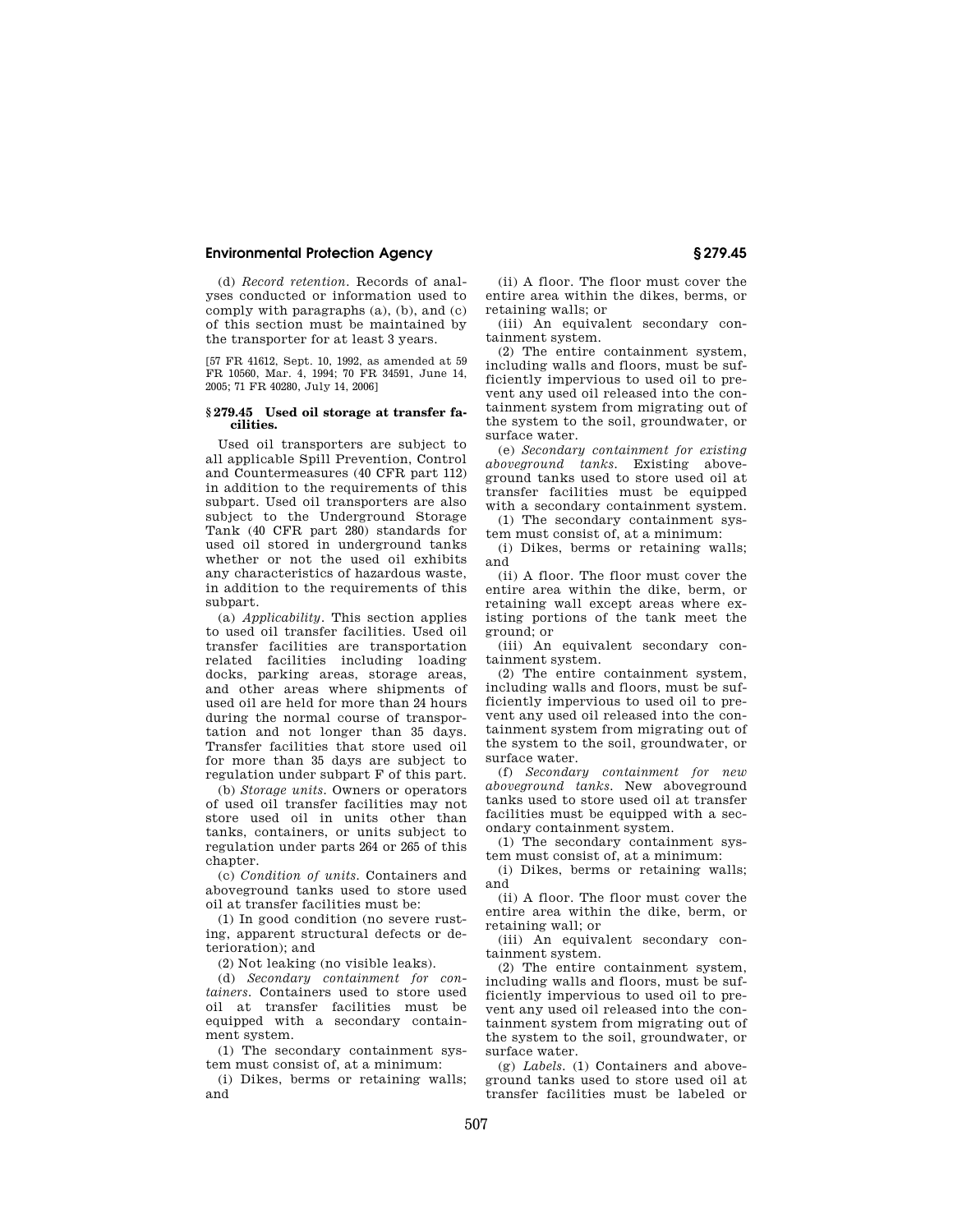marked clearly with the words ''Used  $O<sub>1</sub>$ 

(2) Fill pipes used to transfer used oil into underground storage tanks at transfer facilities must be labeled or marked clearly with the words ''Used Oil.''

(h) *Response to releases.* Upon detection of a release of used oil to the environment that is not subject to the requirements of part 280, subpart F of this chapter and which has occurred after the effective date of the recycled used oil management program in effect in the State in which the release is located, the owner/operator of a transfer facility must perform the following cleanup steps:

(1) Stop the release;

(2) Contain the released used oil;

(3) Clean up and manage properly the released used oil and other materials; and

(4) If necessary, repair or replace any leaking used oil storage containers or tanks prior to returning them to service.

[57 FR 41612, Sept. 10, 1992, as amended at 58 FR 26426, May 3, 1993; 63 FR 24969, May 6, 1998; 71 FR 40280, July 14, 2006]

#### **§ 279.46 Tracking.**

(a) *Acceptance.* Used oil transporters must keep a record of each used oil shipment accepted for transport. Records for each shipment must include:

(1) The name and address of the generator, transporter, or processor/re-refiner who provided the used oil for transport;

(2) The EPA identification number (if applicable) of the generator, transporter, or processor/re-refiner who provided the used oil for transport;

(3) The quantity of used oil accepted;

(4) The date of acceptance; and

(5)(i) Except as provided in paragraph  $(a)(5)(ii)$  of this section, the signature, dated upon receipt of the used oil, of a representative of the generator, transporter, or processor/re-refiner who provided the used oil for transport.

(ii) Intermediate rail transporters are not required to sign the record of acceptance.

(b) *Deliveries.* Used oil transporters must keep a record of each shipment of used oil that is delivered to another

# **§ 279.46 40 CFR Ch. I (7–1–21 Edition)**

used oil transporter, or to a used oil burner, processor/re-refiner, or disposal facility. Records of each delivery must include:

(1) The name and address of the receiving facility or transporter;

(2) The EPA identification number of the receiving facility or transporter;

(3) The quantity of used oil delivered; (4) The date of delivery;

(5)(i) Except as provided in paragraph  $(b)(5)(ii)$  of this section, the signature, dated upon receipt of the used oil, of a representative of the receiving facility or transporter.

(ii) Intermediate rail transporters are not required to sign the record of delivery.

(c) *Exports of used oil.* Used oil transporters must maintain the records described in paragraphs (b)(1) through (b)(4) of this section for each shipment of used oil exported to any foreign country.

(d) *Record retention.* The records described in paragraphs (a), (b), and (c) of this section must be maintained for at least three years.

[57 FR 41612, Sept. 10, 1992, as amended at 59 FR 10560, Mar. 4, 1994]

#### **§ 279.47 Management of residues.**

Transporters who generate residues from the storage or transport of used oil must manage the residues as specified in §279.10(e).

# **Subpart F—Standards for Used Oil Processors and Re-Refiners**

# **§ 279.50 Applicability.**

(a) The requirements of this subpart apply to owners and operators of facilities that process used oil. Processing means chemical or physical operations designed to produce from used oil, or to make used oil more amenable for production of, fuel oils, lubricants, or other used oil-derived products. Processing includes, but is not limited to: blending used oil with virgin petroleum products, blending used oils to meet the fuel specification, filtration, simple distillation, chemical or physical separation and re-refining. The requirements of this subpart do not apply to: (1) Transporters that conduct inci-

dental processing operations that occur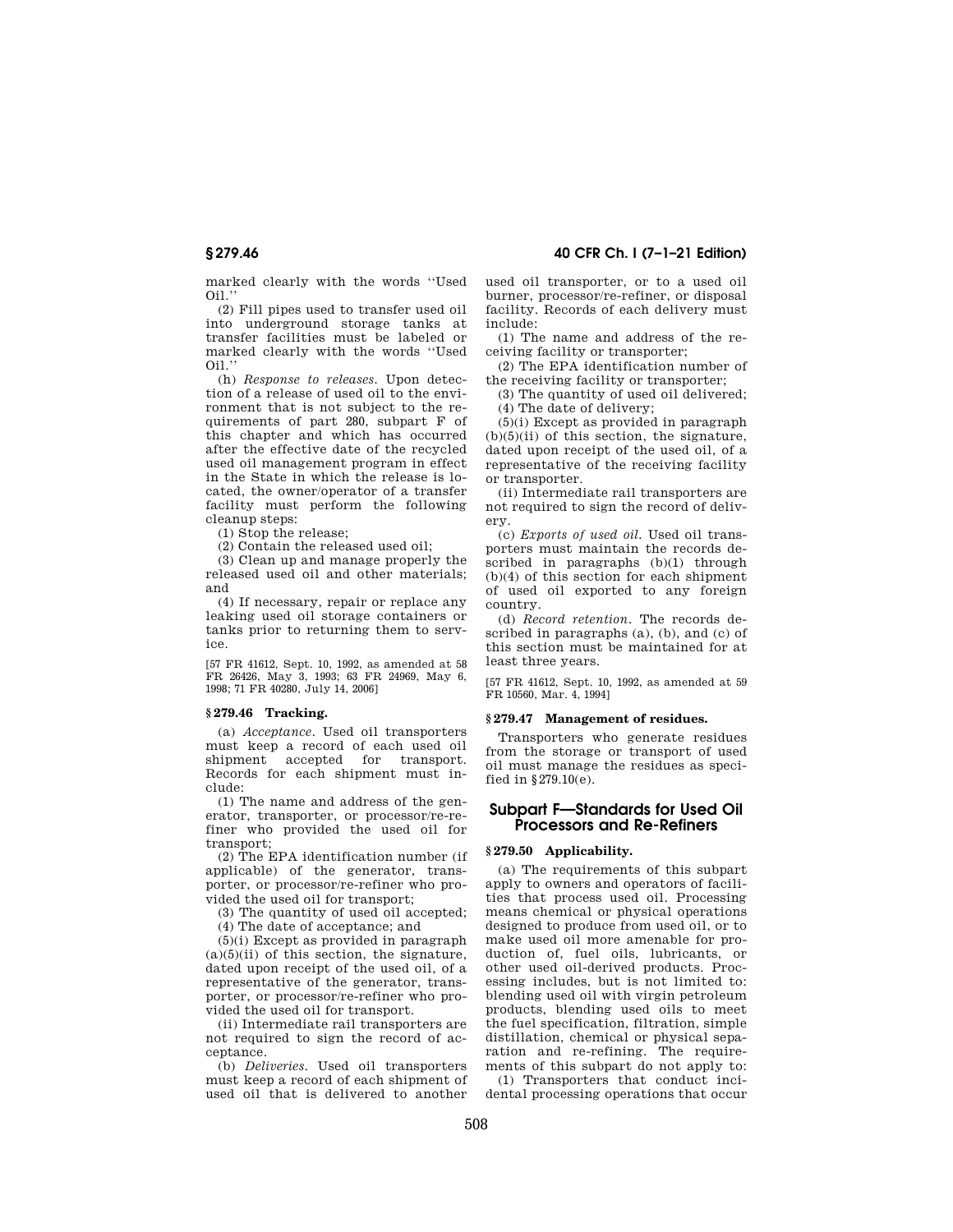during the normal course of transportation as provided in §279.41; or

(2) Burners that conduct incidental processing operations that occur during the normal course of used oil management prior to burning as provided in §279.61(b).

(b) *Other applicable provisions.* Used oil processors/re-refiners who conduct the following activities are also subject to the requirements of other applicable provisions of this part as indicated in paragraphs (b)(1) through (b)(5) of this section.

(1) Processors/re-refiners who generate used oil must also comply with subpart C of this part;

(2) Processors/re-refiners who transport used oil must also comply with subpart E of this part;

(3) Except as provided in paragraphs  $(b)(3)(i)$  and  $(b)(3)(ii)$  of this section, processors/re-refiners who burn offspecification used oil for energy recovery must also comply with subpart G of this part. Processor/re-refiners burning used oil for energy recovery under the following conditions are not subject to subpart G of this part:

(i) The used oil is burned in an onsite space heater that meets the requirements of §279.23; or

(ii) The used oil is burned for purposes of processing used oil, which is considered burning incidentally to used oil processing;

(4) Processors/re-refiners who direct shipments of off-specification used oil from their facility to a used oil burner or first claim that used oil that is to be burned for energy recovery meets the used oil fuel specifications set forth in §279.11 must also comply with subpart H of this part; and

(5) Processors/re-refiners who dispose of used oil, including the use of used oil as a dust suppressant, also must comply with subpart I of this part.

#### **§ 279.51 Notification.**

(a) *Identification numbers.* Used oil processors and re-refiners who have not previously complied with the notification requirements of RCRA section 3010 must comply with these requirements and obtain an EPA identification number.

(b) *Mechanics of notification.* A used oil processor or re-refiner who has not received an EPA identification number may obtain one by notifying the Regional Administrator of their used oil activity by submitting either:

(1) A completed EPA Form 8700–12 (To obtain EPA Form 8700–12 call RCRA/Superfund Hotline at 1–800–424– 9346 or 703–920–9810); or

(2) A letter requesting an EPA identification number.

Call RCRA/Superfund Hotline to determine where to send a letter requesting an EPA identification number. The letter should include the following information:

(i) Processor or re-refiner company name;

(ii) Owner of the processor or re-refiner company;

(iii) Mailing address for the processor or re-refiner;

(iv) Name and telephone number for the processor or re-refiner point of contact;

(v) Type of used oil activity (*i.e.*, process only, process and re-refine);

(vi) Location of the processor or rerefiner facility.

[57 FR 41612, Sept. 10, 1992, as amended at 58 FR 33342, June 17, 1993]

#### **§ 279.52 General facility standards.**

(a) *Preparedness and prevention.* Owners and operators of used oil processing and re-refining facilities must comply with the following requirements:

(1) *Maintenance and operation of facility.* Facilities must be maintained and operated to minimize the possibility of a fire, explosion, or any unplanned sudden or non-sudden release of used oil to air, soil, or surface water which could threaten human health or the environment.

(2) *Required equipment.* All facilities must be equipped with the following, unless none of the hazards posed by used oil handled at the facility could require a particular kind of equipment specified in paragraphs (a)(2)(i) through (iv) of this section:

(i) An internal communications or alarm system capable of providing immediate emergency instruction (voice or signal) to facility personnel;

(ii) A device, such as a telephone (immediately available at the scene of operations) or a hand-held two-way radio,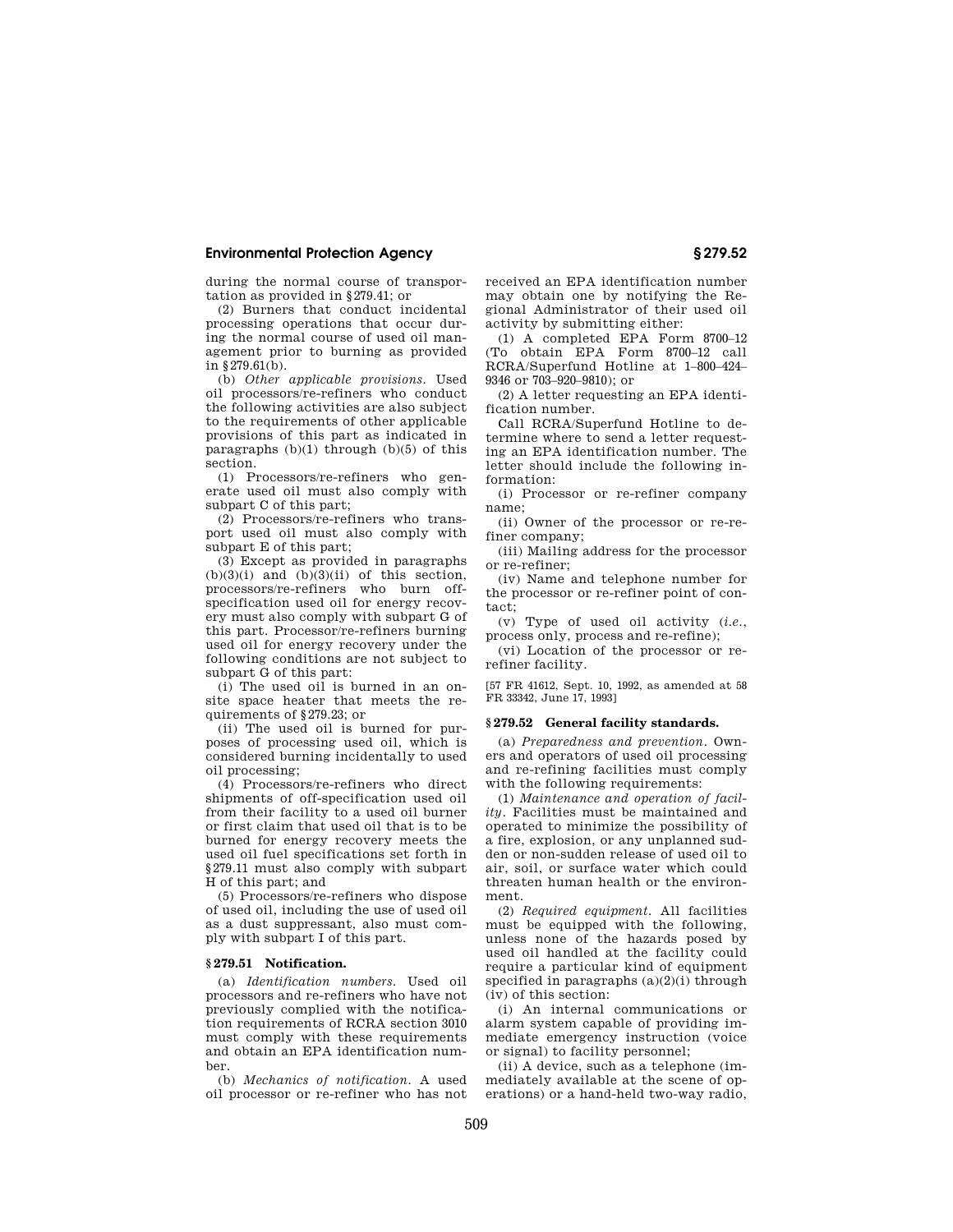capable of summoning emergency assistance from local police departments, fire departments, or State or local emergency response teams;

(iii) Portable fire extinguishers, fire control equipment (including special extinguishing equipment, such as that using foam, inert gas, or dry chemicals), spill control equipment and decontamination equipment; and

(iv) Water at adequate volume and pressure to supply water hose streams, or foam producing equipment, or automatic sprinklers, or water spray systems.

(3) *Testing and maintenance of equipment.* All facility communications or alarm systems, fire protection equipment, spill control equipment, and decontamination equipment, where required, must be tested and maintained as necessary to assure its proper operation in time of emergency.

(4) *Access to communications or alarm system.* (i) Whenever used oil is being poured, mixed, spread, or otherwise handled, all personnel involved in the operation must have immediate access to an internal alarm or emergency communication device, either directly or through visual or voice contact with another employee, unless such a device is not required in paragraph  $(a)(2)$  of this section.

(ii) If there is ever just one employee on the premises while the facility is operating, the employee must have immediate access to a device, such as a telephone (immediately available at the scene of operation) or a hand-held two-way radio, capable of summoning external emergency assistance, unless such a device is not required in paragraph (a)(2) of this section.

(5) *Required aisle space.* The owner or operator must maintain aisle space to allow the unobstructed movement of personnel, fire protection equipment, spill control equipment, and decontamination equipment to any area of facility operation in an emergency, unless aisle space is not needed for any of these purposes.

(6) *Arrangements with local authorities.*  (i) The owner or operator must attempt to make the following arrangements, as appropriate for the type of used oil handled at the facility and the poten-

**§ 279.52 40 CFR Ch. I (7–1–21 Edition)** 

tial need for the services of these organizations:

(A) Arrangements to familiarize police, fire departments, and emergency response teams with the layout of the facility, properties of used oil handled at the facility and associated hazards, places where facility personnel would normally be working, entrances to roads inside the facility, and possible evacuation routes;

(B) Where more than one police and fire department might respond to an emergency, agreements designating primary emergency authority to a specific police and a specific fire department, and agreements with any others to provide support to the primary emergency authority;

(C) Agreements with State emergency response teams, emergency response contractors, and equipment suppliers; and

(D) Arrangements to familiarize local hospitals with the properties of used oil handled at the facility and the types of injuries or illnesses which could result from fires, explosions, or releases at the facility.

(ii) Where State or local authorities decline to enter into such arrangements, the owner or operator must document the refusal in the operating record.

(b) *Contingency plan and emergency procedures.* Owners and operators of used oil processing and re-refining facilities must comply with the following requirements:

(1) *Purpose and implementation of contingency plan.* (i) Each owner or operator must have a contingency plan for the facility. The contingency plan must be designed to minimize hazards to human health or the environment from fires, explosions, or any unplanned sudden or non-sudden release of used oil to air, soil, or surface water.

(ii) The provisions of the plan must be carried out immediately whenever there is a fire, explosion, or release of used oil which could threaten human health or the environment.

(2) *Content of contingency plan.* (i) The contingency plan must describe the actions facility personnel must take to comply with paragraphs (b) (1) and (6) of this section in response to fires, explosions, or any unplanned sudden or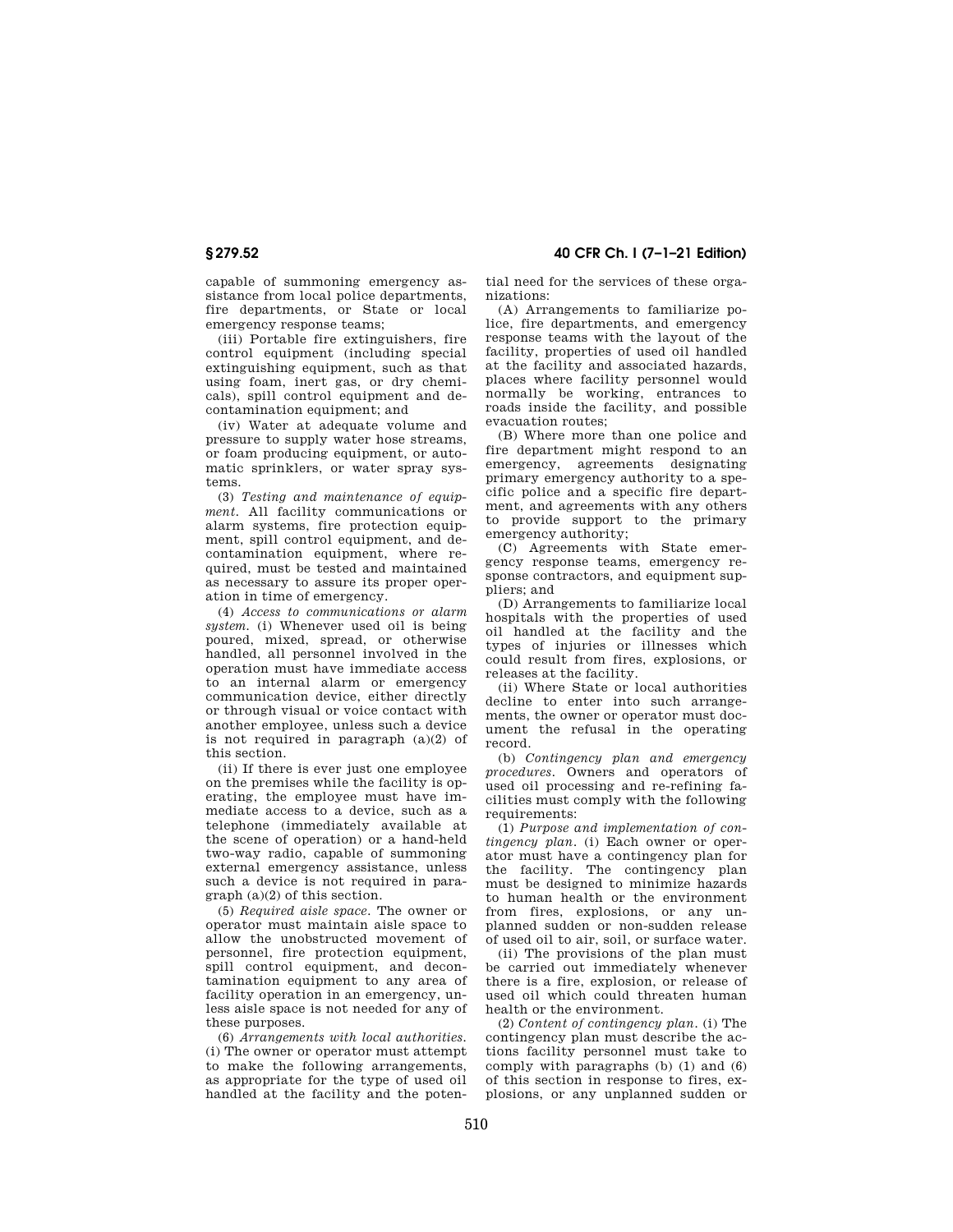non-sudden release of used oil to air, soil, or surface water at the facility.

(ii) If the owner or operator has already prepared a Spill Prevention, Control, and Countermeasures (SPCC) Plan in accordance with part 112 of this chapter, or part 1510 of chapter V of this title, or some other emergency or contingency plan, the owner or operator need only amend that plan to incorporate used oil management provisions that are sufficient to comply with the requirements of this part.

(iii) The plan must describe arrangements agreed to by local police departments, fire departments, hospitals, contractors, and State and local emergency response teams to coordinate emergency services, pursuant to paragraph (a)(6) of this section.

(iv) The plan must list names, addresses, and phone numbers (office and home) of all persons qualified to act as emergency coordinator (see paragraph (b)(5) of this section), and this list must be kept up to date. Where more than one person is listed, one must be named as primary emergency coordinator and others must be listed in the order in which they will assume responsibility as alternates.

(v) The plan must include a list of all emergency equipment at the facility (such as fire extinguishing systems, spill control equipment, communications and alarm systems (internal and external), and decontamination equipment), where this equipment is required. This list must be kept up to date. In addition, the plan must include the location and a physical description of each item on the list, and a brief outline of its capabilities.

(vi) The plan must include an evacuation plan for facility personnel where there is a possibility that evacuation could be necessary. This plan must describe signal(s) to be used to begin evacuation, evacuation routes, and alternate evacuation routes (in cases where the primary routes could be blocked by releases of used oil or fires).

(3) *Copies of contingency plan.* A copy of the contingency plan and all revisions to the plan must be:

(i) Maintained at the facility; and

(ii) Submitted to all local police departments, fire departments, hospitals, and State and local emergency response teams that may be called upon to provide emergency services.

(4) *Amendment of contingency plan.*  The contingency plan must be reviewed, and immediately amended, if necessary, whenever:

(i) Applicable regulations are revised;

(ii) The plan fails in an emergency;

(iii) The facility changes—in its design, construction, operation, maintenance, or other circumstances—in a way that materially increases the potential for fires, explosions, or releases of used oil, or changes the response necessary in an emergency;

(iv) The list of emergency coordinators changes; or

(v) The list of emergency equipment changes.

(5) *Emergency coordinator.* At all times, there must be at least one employee either on the facility premises or on call (*i.e.*, available to respond to an emergency by reaching the facility within a short period of time) with the responsibility for coordinating all emergency response measures. This emergency coordinator must be thoroughly familiar with all aspects of the facility's contingency plan, all operations and activities at the facility, the location and characteristic of used oil handled, the location of all records within the facility, and facility layout. In addition, this person must have the authority to commit the resources needed to carry out the contingency plan.

*Guidance:* The emergency coordinator's responsibilities are more fully spelled out in paragraph (b)(6) of this section. Applicable responsibilities for the emergency coordinator vary, depending on factors such as type and variety of used oil handled by the facility, and type and complexity of the facility.

(6) *Emergency procedures.* (i) Whenever there is an imminent or actual emergency situation, the emergency coordinator (or the designee when the emergency coordinator is on call) must immediately:

(A) Activate internal facility alarms or communication systems, where applicable, to notify all facility personnel; and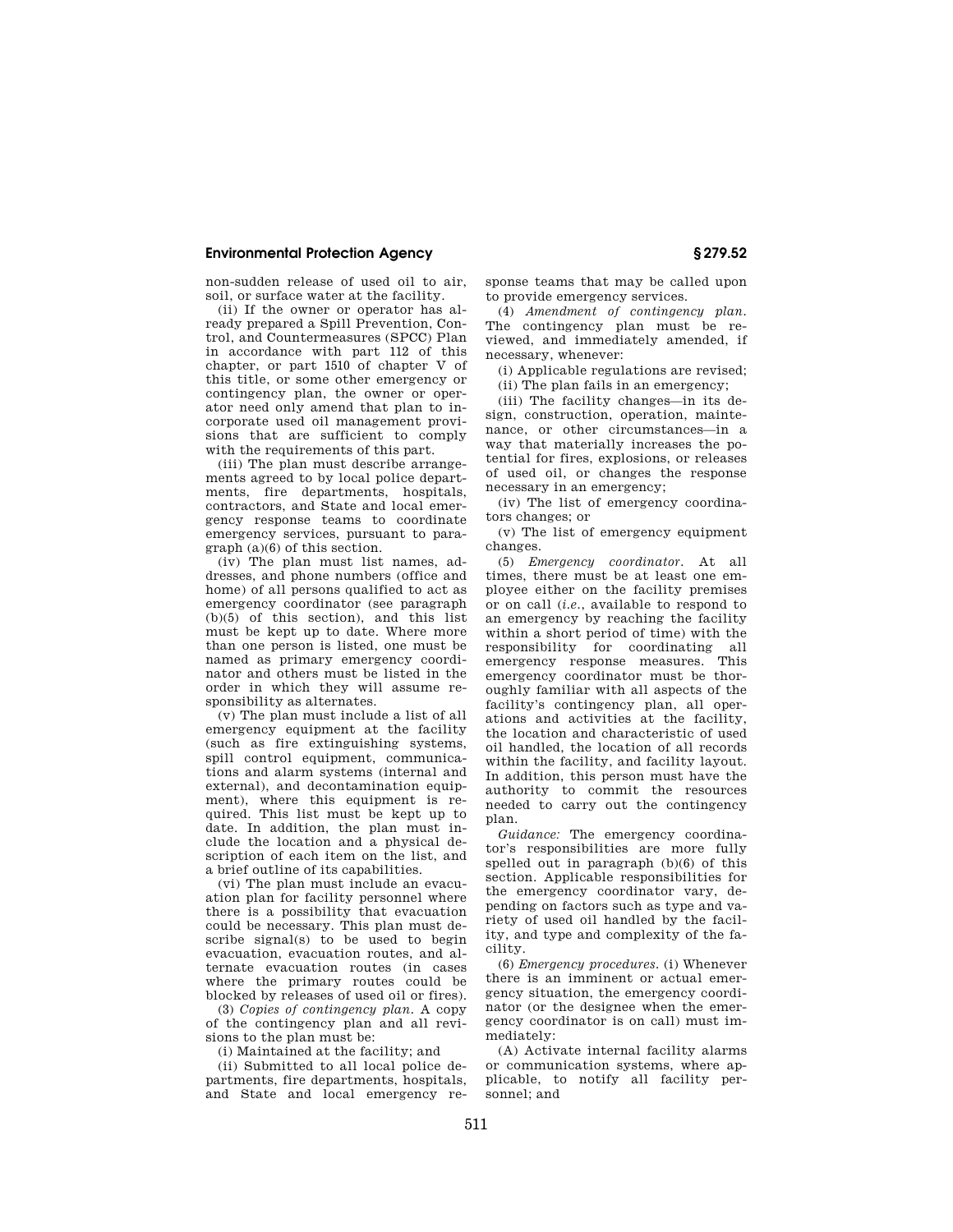(B) Notify appropriate State or local agencies with designated response roles if their help is needed.

(ii) Whenever there is a release, fire, or explosion, the emergency coordinator must immediately identify the character, exact source, amount, and areal extent of any released materials. He may do this by observation or review of facility records or manifests and, if necessary, by chemical analyses.

(iii) Concurrently, the emergency coordinator must assess possible hazards to human health or the environment that may result from the release, fire, or explosion. This assessment must consider both direct and indirect effects of the release, fire, or explosion (e.g., the effects of any toxic, irritating, or asphyxiating gases that are generated, or the effects of any hazardous surface water run-offs from water or chemical agents used to control fire and heat-induced explosions).

(iv) If the emergency coordinator determines that the facility has had a release, fire, or explosion which could threaten human health, or the environment, outside the facility, he must report his findings as follows:

(A) If his assessment indicated that evacuation of local areas may be advisable, he must immediately notify appropriate local authorities. He must be available to help appropriate officials decide whether local areas should be evacuated; and

(B) He must immediately notify either the government official designated as the on-scene coordinator for the geographical area (in the applicable regional contingency plan under part 1510 of this title), or the National Response Center (using their 24-hour toll free number 800/424–8802). The report must include:

(*1*) Name and telephone number of reporter;

(*2*) Name and address of facility;

(*3*) Time and type of incident (e.g., release, fire);

(*4*) Name and quantity of material(s) involved, to the extent known;

(*5*) The extent of injuries, if any; and

(*6*) The possible hazards to human health, or the environment, outside the facility.

# **§ 279.52 40 CFR Ch. I (7–1–21 Edition)**

(v) During an emergency, the emergency coordinator must take all reasonable measures necessary to ensure that fires, explosions, and releases do not occur, recur, or spread to other used oil or hazardous waste at the facility. These measures must include, where applicable, stopping processes and operation, collecting and containing released used oil, and removing or isolating containers.

(vi) If the facility stops operation in response to a fire, explosion, or release, the emergency coordinator must monitor for leaks, pressure buildup, gas generation, or ruptures in valves, pipes, or other equipment, wherever this is appropriate.

(vii) Immediately after an emergency, the emergency coordinator must provide for recycling, storing, or disposing of recovered used oil, contaminated soil or surface water, or any other material that results from a release, fire, or explosion at the facility.

(viii) The emergency coordinator must ensure that, in the affected area(s) of the facility:

(A) No waste or used oil that may be incompatible with the released material is recycled, treated, stored, or disposed of until cleanup procedures are completed; and

(B) All emergency equipment listed in the contingency plan is cleaned and fit for its intended use before operations are resumed.

(C) The owner or operator must notify the Regional Administrator, and appropriate State and local authorities that the facility is in compliance with paragraphs  $(b)(6)(viii)(A)$  and  $(B)$  of this section before operations are resumed in the affected area(s) of the facility.

(ix) The owner or operator must note in the operating record the time, date and details of any incident that requires implementing the contingency plan. Within 15 days after the incident, he must submit a written report on the incident to the Regional Administrator. The report must include:

(A) Name, address, and telephone number of the owner or operator;

(B) Name, address, and telephone number of the facility;

(C) Date, time, and type of incident (e.g., fire, explosion);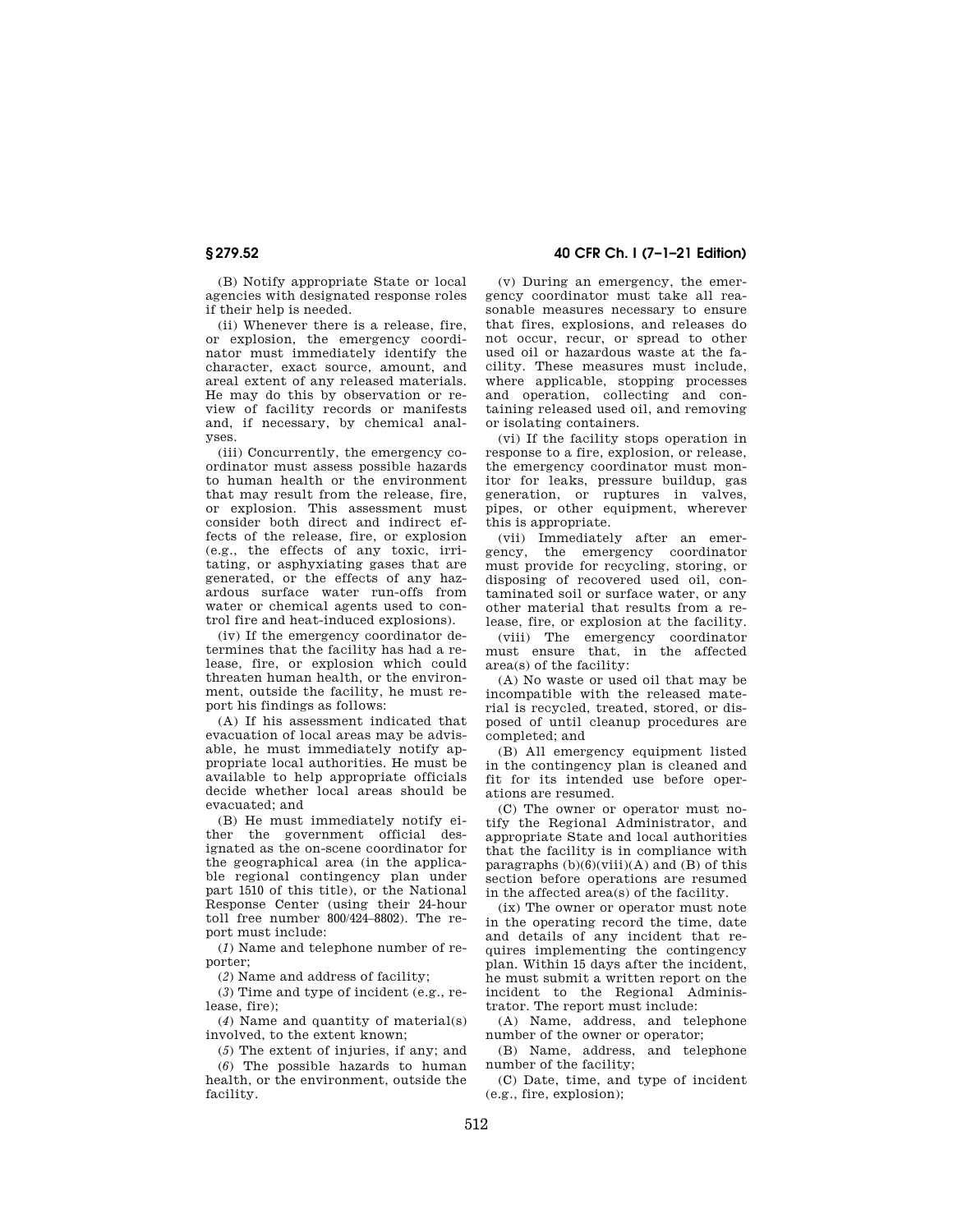(D) Name and quantity of material(s) involved;

(E) The extent of injuries, if any;

(F) An assessment of actual or potential hazards to human health or the environment, where this is applicable;

(G) Estimated quantity and disposition of recovered material that resulted from the incident.

[57 FR 41612, Sept. 10, 1992, as amended at 58 FR 26426, May 3, 1993; 71 FR 40280, July 14, 2006]

#### **§ 279.53 Rebuttable presumption for used oil.**

(a) To ensure that used oil managed at a processing/re-refining facility is not hazardous waste under the rebuttable presumption of  $$279.10(b)(1)(ii)$ , the owner or operator of a used oil processing/re-refining facility must determine whether the total halogen content of used oil managed at the facility is above or below 1,000 ppm.

(b) The owner or operator must make this determination by:

(1) Testing the used oil; or

(2) Applying knowledge of the halogen content of the used oil in light of the materials or processes used.

(c) If the used oil contains greater than or equal to 1,000 ppm total halogens, it is presumed to be a hazardous waste because it has been mixed with halogenated hazardous waste listed in subpart D of part 261 of this chapter. The owner or operator may rebut the presumption by demonstrating that the used oil does not contain hazardous waste (for example, by showing that the used oil does not contain significant concentrations of halogenated hazardous constituents listed in appendix VIII of part 261 of this chapter).

(1) The rebuttable presumption does not apply to metalworking oils/fluids containing chlorinated paraffins, if they are processed, through a tolling agreement, to reclaim metalworking oils/fluids. The presumption does apply to metalworking oils/fluids if such oils/ fluids are recycled in any other manner, or disposed.

(2) The rebuttable presumption does not apply to used oils contaminated with chlorofluorocarbons (CFCs) removed from refrigeration units where the CFCs are destined for reclamation. The rebuttable presumption does apply to used oils contaminated with CFCs that have been mixed with used oil from sources other than refrigeration units.

[57 FR 41612, Sept. 10, 1992, as amended at 59 FR 10560, Mar. 4, 1994; 70 FR 34591, June 14, 2005]

#### **§ 279.54 Used oil management.**

Used oil processor/re-refiners are subject to all applicable Spill Prevention, Control and Countermeasures (40 CFR part 112) in addition to the requirements of this subpart. Used oil processors/re-refiners are also subject to the Underground Storage Tank (40 CFR part 280) standards for used oil stored in underground tanks whether or not the used oil exhibits any characteristics of hazardous waste, in addition to the requirements of this subpart.

(a) *Management units.* Used oil processors/re-refiners may not store used oil in units other than tanks, containers, or units subject to regulation under part 264 or 265 of this chapter.

(b) *Condition of units.* Containers and aboveground tanks used to store or process used oil at processing and rerefining facilities must be:

(1) In good condition (no severe rusting, apparent structural defects or deterioration); and

(2) Not leaking (no visible leaks).

(c) *Secondary containment for containers.* Containers used to store or process used oil at processing and rerefining facilities must be equipped with a secondary containment system.

(1) The secondary containment system must consist of, at a minimum:

(i) Dikes, berms or retaining walls; and

(ii) A floor. The floor must cover the entire area within the dike, berm, or retaining wall; or

(iii) An equivalent secondary containment system.

(2) The entire containment system, including walls and floor, must be sufficiently impervious to used oil to prevent any used oil released into the containment system from migrating out of the system to the soil, groundwater, or surface water.

(d) *Secondary containment for existing aboveground tanks.* Existing aboveground tanks used to store or process used oil at processing and re-refining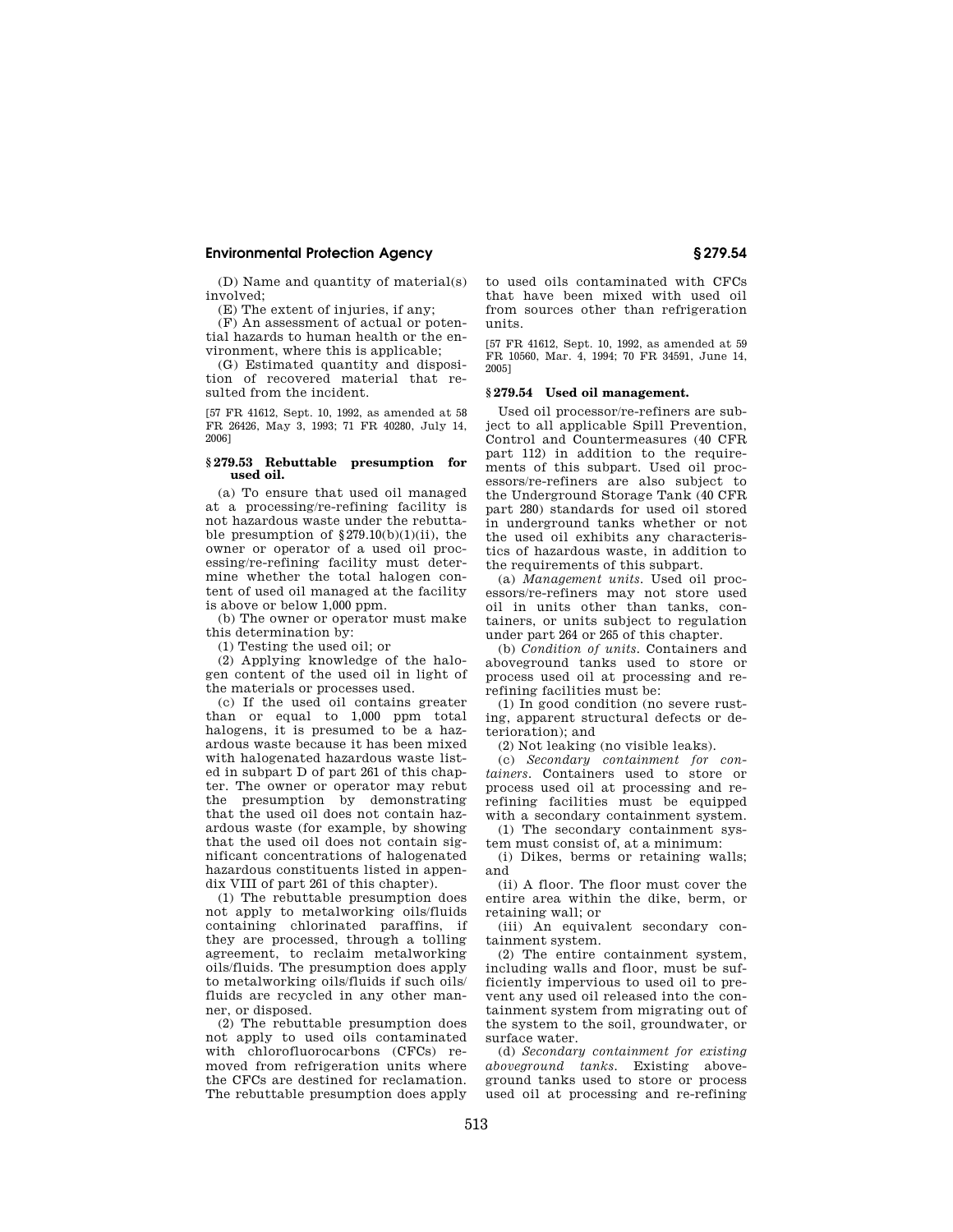facilities must be equipped with a secondary containment system.

(1) The secondary containment system must consist of, at a minimum:

(i) Dikes, berms or retaining walls; and

(ii) A floor. The floor must cover the entire area within the dike, berm, or retaining wall except areas where existing portions of the tank meet the ground; or

(iii) An equivalent secondary containment system.

(2) The entire containment system, including walls and floor, must be sufficiently impervious to used oil to prevent any used oil released into the containment system from migrating out of the system to the soil, groundwater, or surface water.

(e) *Secondary containment for new aboveground tanks.* New aboveground tanks used to store or process used oil at processing and re-refining facilities must be equipped with a secondary containment system.

(1) The secondary containment system must consist of, at a minimum:

(i) Dikes, berms or retaining walls; and

(ii) A floor. The floor must cover the entire area within the dike, berm, or retaining wall; or

(iii) An equivalent secondary containment system.

(2) The entire containment system, including walls and floor, must be sufficiently impervious to used oil to prevent any used oil released into the containment system from migrating out of the system to the soil, groundwater, or surface water.

(f) *Labels.* (1) Containers and aboveground tanks used to store or process used oil at processing and re-refining facilities must be labeled or marked clearly with the words ''Used Oil.''

(2) Fill pipes used to transfer used oil into underground storage tanks at processing and re-refining facilities must be labeled or marked clearly with the words ''Used Oil.''

(g) *Response to releases.* Upon detection of a release of used oil to the environment that is not subject to the requirements of part 280, subpart F of this chapter and which has occurred after the effective date of the recycled used oil management program in effect

**§ 279.54 40 CFR Ch. I (7–1–21 Edition)** 

in the State in which the release is located, an owner/operator must perform the following cleanup steps:

(1) Stop the release;

(2) Contain the released used oil;

(3) Clean up and manage properly the released used oil and other materials; and

(4) If necessary, repair or replace any leaking used oil storage containers or tanks prior to returning them to service.

(h) *Closure*—(1) *Aboveground tanks.*  Owners and operators who store or process used oil in aboveground tanks must comply with the following requirements:

(i) At closure of a tank system, the owner or operator must remove or decontaminate used oil residues in tanks, contaminated containment system components, contaminated soils, and structures and equipment contaminated with used oil, and manage them as hazardous waste, unless the materials are not hazardous waste under this chapter.

(ii) If the owner or operator demonstrates that not all contaminated soils can be practicably removed or decontaminated as required in paragraph  $(h)(1)(i)$  of this section, then the owner or operator must close the tank system and perform post-closure care in accordance with the closure and post-closure care requirements that apply to hazardous waste landfills (§265.310 of this chapter).

(2) *Containers.* Owners and operators who store used oil in containers must comply with the following requirements:

(i) At closure, containers holding used oils or residues of used oil must be removed from the site;

(ii) The owner or operator must remove or decontaminate used oil residues, contaminated containment system components, contaminated soils, and structures and equipment contaminated with used oil, and manage them as hazardous waste, unless the materials are not hazardous waste under part 261 of this chapter.

[57 FR 41612, Sept. 10, 1992, as amended at 58 FR 26426, May 3, 1993; 63 FR 24969, May 6, 1998]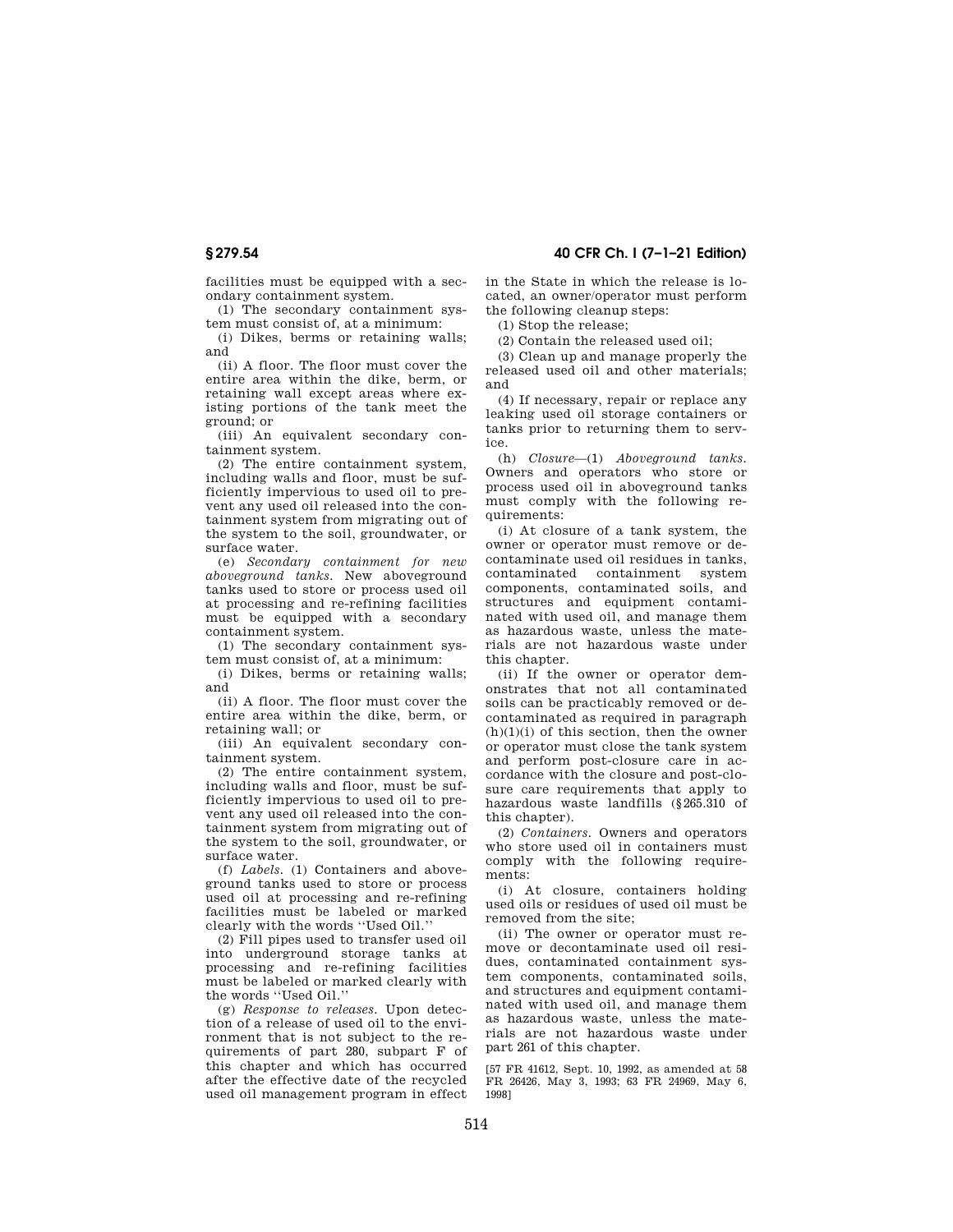# **§ 279.55 Analysis plan.**

Owners or operators of used oil processing and re-refining facilities must develop and follow a written analysis plan describing the procedures that will be used to comply with the analysis requirements of §279.53 and, if applicable, §279.72. The owner or operator must keep the plan at the facility.

(a) *Rebuttable presumption for used oil in §279.53.* At a minimum, the plan must specify the following:

(1) Whether sample analyses or knowledge of the halogen content of the used oil will be used to make this determination.

(2) If sample analyses are used to make this determination:

(i) The sampling method used to obtain representative samples to be analyzed. A representative sample may be obtained using either:

(A) One of the sampling methods in appendix I of part 261 of this chapter; or

(B) A method shown to be equivalent under §§260.20 and 260.21 of this chapter;

(ii) The frequency of sampling to be performed, and whether the analysis will be performed on-site or off-site; and

(iii) The methods used to analyze used oil for the parameters specified in §279.53; and

(3) The type of information that will be used to determine the halogen content of the used oil.

(b) *On-specification used oil fuel in §279.72.* At a minimum, the plan must specify the following if §279.72 is applicable:

(1) Whether sample analyses or other information will be used to make this determination;

(2) If sample analyses are used to make this determination:

(i) The sampling method used to obtain representative samples to be analyzed. A representative sample may be obtained using either:

(A) One of the sampling methods in appendix I of part 261 of this chapter; or

(B) A method shown to be equivalent under §§260.20 and 260.21 of this chapter;

(ii) Whether used oil will be sampled and analyzed prior to or after any processing/re-refining;

(iii) The frequency of sampling to be performed, and whether the analysis will be performed on-site or off-site; and

(iv) The methods used to analyze used oil for the parameters specified in §279.72; and

(3) The type of information that will be used to make the on-specification used oil fuel determination.

[57 FR 41612, Sept. 10, 1992, as amended at 71 FR 40280, July 14, 2006]

# **§ 279.56 Tracking.**

(a) *Acceptance.* Used oil processors/rerefiners must keep a record of each used oil shipment accepted for processing/re-refining. These records may take the form of a log, invoice, manifest, bill of lading or other shipping documents. Records for each shipment must include the following information:

(1) The name and address of the transporter who delivered the used oil to the processor/re-refiner;

(2) The name and address of the generator or processor/re-refiner from whom the used oil was sent for processing/re-refining;

(3) The EPA identification number of the transporter who delivered the used oil to the processor/re-refiner;

(4) The EPA identification number (if applicable) of the generator or processor/re-refiner from whom the used oil was sent for processing/re-refining;

(5) The quantity of used oil accepted; and

(6) The date of acceptance.

(b) *Delivery.* Used oil processor/re-refiners must keep a record of each shipment of used oil that is shipped to a used oil burner, processor/ re-refiner, or disposal facility. These records may take the form of a log, invoice, manifest, bill of lading or other shipping documents. Records for each shipment must include the following information:

(1) The name and address of the transporter who delivers the used oil to the burner, processor/re-refiner or disposal facility;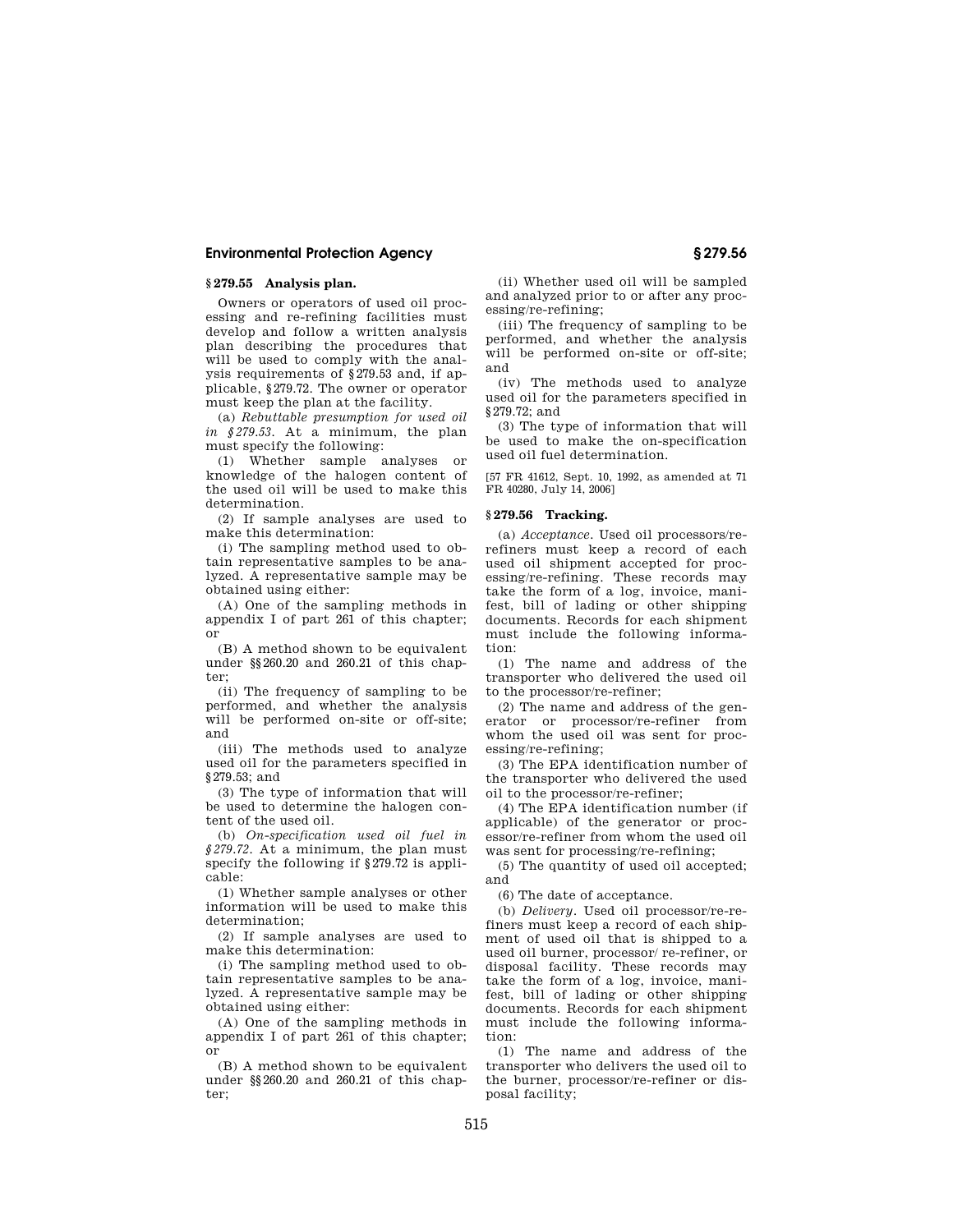(2) The name and address of the burner, processor/re-refiner or disposal facility who will receive the used oil;

(3) The EPA identification number of the transporter who delivers the used oil to the burner, processor/re-refiner or disposal facility;

(4) The EPA identification number of the burner, processor/re-refiner, or disposal facility who will receive the used  $\theta$ <sup>il</sup>;

(5) The quantity of used oil shipped; and

(6) The date of shipment.

(c) *Record retention.* The records described in paragraphs (a) and (b) of this section must be maintained for at least three years.

[57 FR 41612, Sept. 10, 1992, as amended at 71 FR 40280, July 14, 2006]

#### **§ 279.57 Operating record and reporting.**

(a) *Operating record.* (1) The owner or operator must keep a written operating record at the facility.

(2) The following information must be recorded, as it becomes available, and maintained in the operating record until closure of the facility;

(i) Records and results of used oil analyses performed as described in the analysis plan required under §279.55; and

(ii) Summary reports and details of all incidents that require implementation of the contingency plan as specified in §279.52(b).

(b) *Reporting.* A used oil processor/rerefiner must report to the Regional Administrator, in the form of a letter, on a biennial basis (by March 1 of each even numbered year), the following information concerning used oil activities during the previous calendar year;

(1) The EPA identification number, name, and address of the processor/rerefiner;

(2) The calendar year covered by the report; and

(3) The quantities of used oil accepted for processing/re-refining and the manner in which the used oil is processed/re-refined, including the specific processes employed.

[57 FR 41612, Sept. 10, 1992, as amended at 71 FR 40280, July 14, 2006]

# **§ 279.57 40 CFR Ch. I (7–1–21 Edition)**

# **§ 279.58 Off-site shipments of used oil.**

Used oil processors/re-refiners who initiate shipments of used oil off-site must ship the used oil using a used oil transporter who has obtained an EPA identification number.

# **§ 279.59 Management of residues.**

Owners and operators who generate residues from the storage, processing, or re-refining of used oil must manage the residues as specified in §279.10(e).

[57 FR 41612, Sept. 10, 1992, as amended at 71 FR 40280, July 14, 2006]

# **Subpart G—Standards for Used Oil Burners Who Burn Off-Specification Used Oil for Energy Recovery**

#### **§ 279.60 Applicability.**

(a) *General.* The requirements of this subpart apply to used oil burners except as specified in paragraphs  $(a)(1)$ and (a)(2) of this section. A used oil burner is a facility where used oil not meeting the specification requirements in §279.11 is burned for energy recovery in devices identified in §279.61(a). Facilities burning used oil for energy recovery under the following conditions are not subject to this Subpart:

(1) The used oil is burned by the generator in an on-site space heater under the provisions of §279.23; or

(2) The used oil is burned by a processor/re-refiner for purposes of processing used oil, which is considered burning incidentally to used oil processing.

(b) *Other applicable provisions.* Used oil burners who conduct the following activities are also subject to the requirements of other applicable provisions of this part as indicated below.

(1) Burners who generate used oil must also comply with subpart C of this part;

(2) Burners who transport used oil must also comply with subpart E of this part;

(3) Except as provided in §279.61(b), burners who process or re-refine used oil must also comply with subpart F of this part;

(4) Burners who direct shipments of off-specification used oil from their facility to a used oil burner or first claim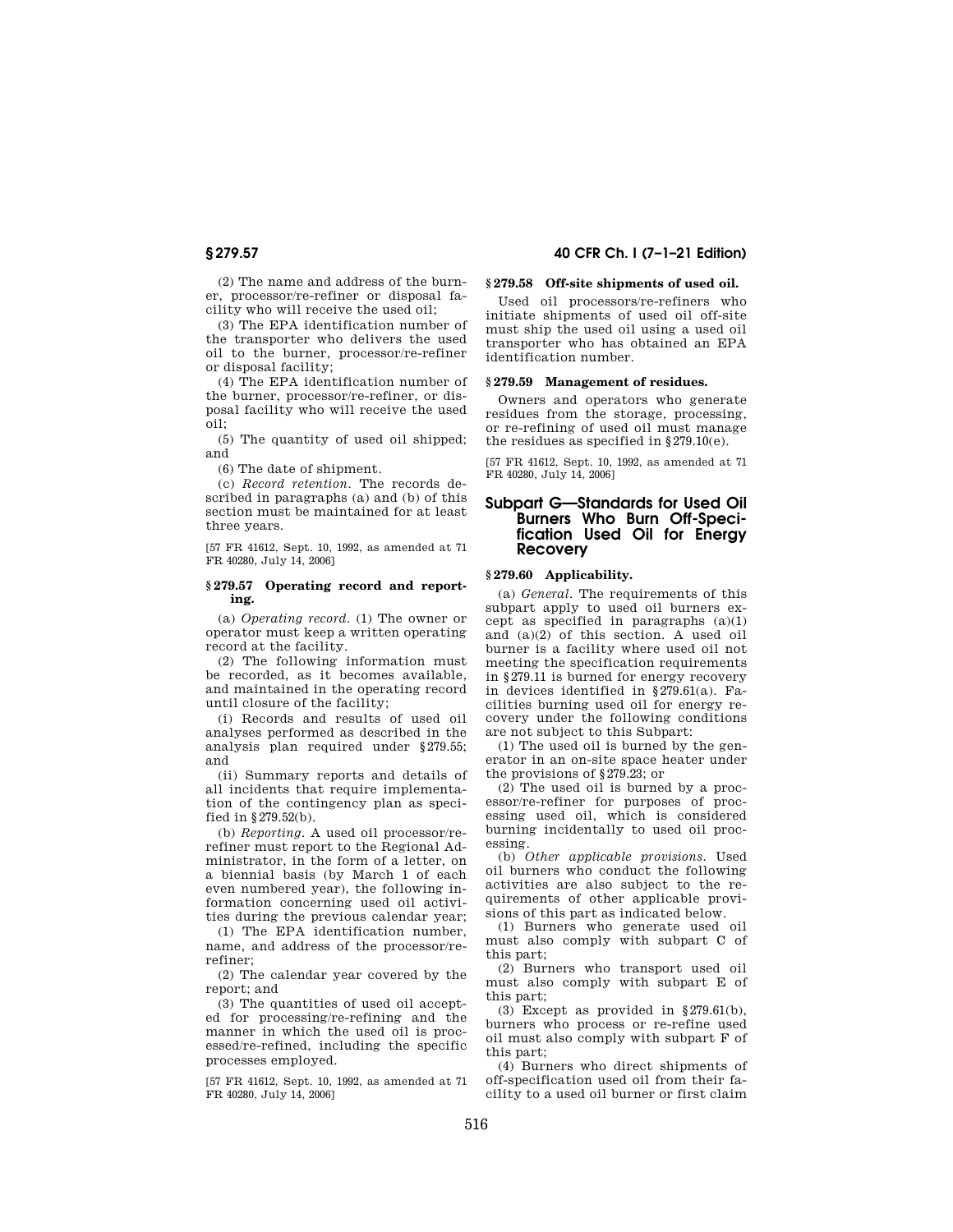that used oil that is to be burned for energy recovery meets the used oil fuel specifications set forth in §279.11 must also comply with subpart H of this part; and

(5) Burners who dispose of used oil, including the use of used oil as a dust suppressant, must comply with subpart I of this part.

(c) *Specification fuel.* This subpart does not apply to persons burning used oil that meets the used oil fuel specification of §279.11, provided that the burner complies with the requirements of subpart H of this part.

[57 FR 41612, Sept. 10, 1992, as amended at 58 FR 26426, May 3, 1993]

# **§ 279.61 Restrictions on burning.**

(a) Off-specification used oil fuel may be burned for energy recovery in only the following devices:

(1) Industrial furnaces identified in §260.10 of this chapter;

(2) Boilers, as defined in §260.10 of this chapter, that are identified as follows:

(i) Industrial boilers located on the site of a facility engaged in a manufacturing process where substances are transformed into new products, including the component parts of products, by mechanical or chemical processes;

(ii) Utility boilers used to produce electric power, steam, heated or cooled air, or other gases or fluids for sale; or

(iii) Used oil-fired space heaters provided that the burner meets the provisions of §279.23; or

(3) Hazardous waste incinerators subject to regulation under subpart O of parts 264 or 265 of this chapter.

(b)(1) With the following exception, used oil burners may not process used oil unless they also comply with the requirements of subpart F of this part.

(2) Used oil burners may aggregate off-specification used oil with virgin oil or on-specification used oil for purposes of burning, but may not aggregate for purposes of producing on-specification used oil.

# **§ 279.62 Notification.**

(a) *Identification numbers.* Used oil burners which have not previously complied with the notification requirements of RCRA section 3010 must comply with these requirements and obtain an EPA identification number.

(b) *Mechanics of notification.* A used oil burner who has not received an EPA identification number may obtain one by notifying the Regional Administrator of their used oil activity by submitting either:

(1) A completed EPA Form 8700–12 (To obtain EPA Form 8700–12 call RCRA/Superfund Hotline at 1–800–424– 9346 or 703–920–9810); or

(2) A letter requesting an EPA identification number. Call the RCRA/Superfund Hotline to determine where to send a letter requesting an EPA identification number. The letter should include the following information:

(i) Burner company name;

(ii) Owner of the burner company;

(iii) Mailing address for the burner;

(iv) Name and telephone number for the burner point of contact;

(v) Type of used oil activity; and

(vi) Location of the burner facility.

[57 FR 41612, Sept. 10, 1992, as amended at 58 FR 33342, June 17, 1993]

#### **§ 279.63 Rebuttable presumption for used oil.**

(a) To ensure that used oil managed at a used oil burner facility is not hazardous waste under the rebuttable presumption of  $§279.10(b)(1)(ii)$ , a used oil burner must determine whether the total halogen content of used oil managed at the facility is above or below 1,000 ppm.

(b) The used oil burner must determine if the used oil contains above or below 1,000 ppm total halogens by:

(1) Testing the used oil;

(2) Applying knowledge of the halogen content of the used oil in light of the materials or processes used; or

(3) If the used oil has been received from a processor/re-refiner subject to regulation under subpart F of this part, using information provided by the processor/re-refiner.

(c) If the used oil contains greater than or equal to 1,000 ppm total halogens, it is presumed to be a hazardous waste because it has been mixed with halogenated hazardous waste listed in subpart D of part 261 of this chapter. The owner or operator may rebut the presumption by demonstrating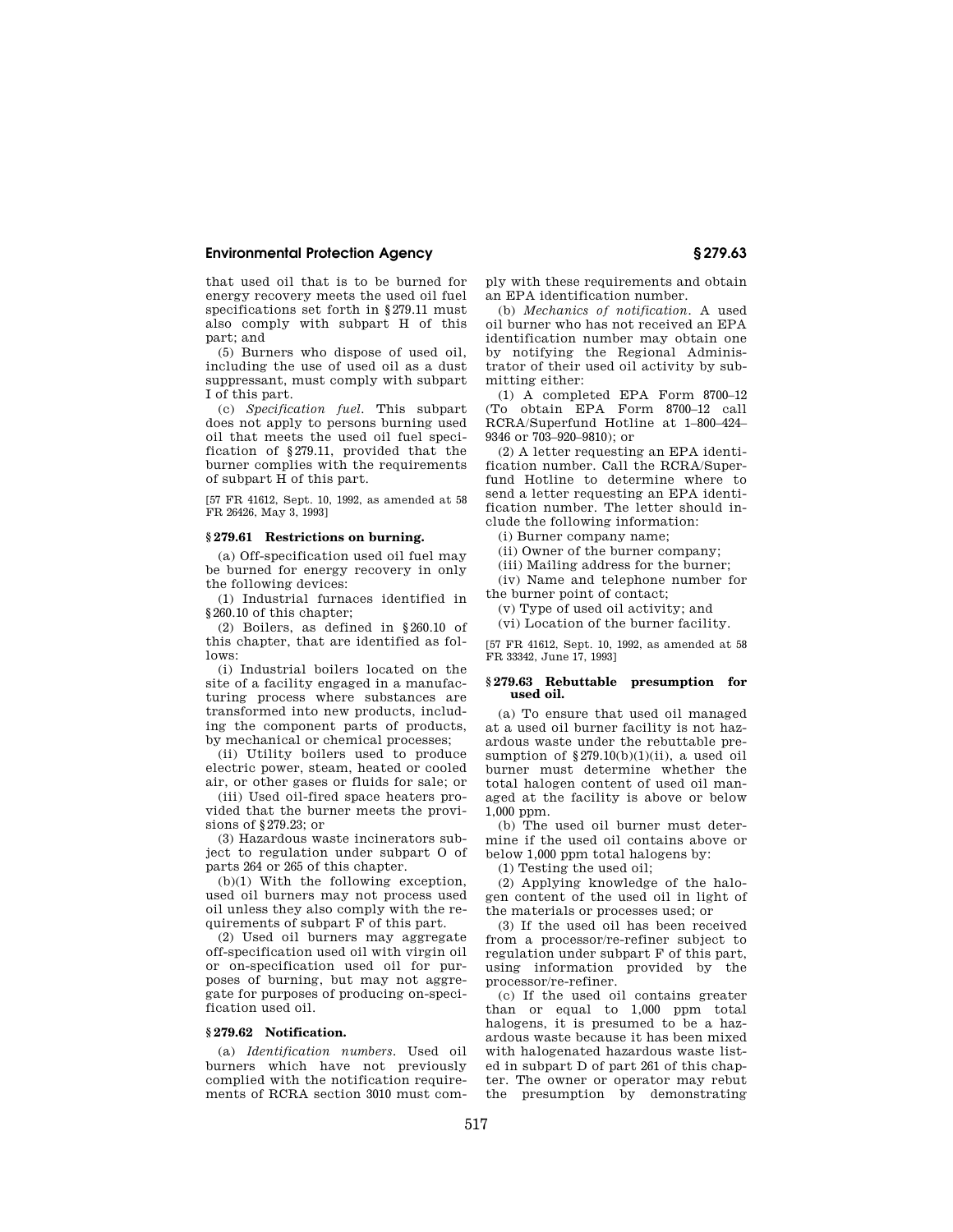that the used oil does not contain hazardous waste (for example, by showing that the used oil does not contain significant concentrations of halogenated hazardous constituents listed in appendix VIII of part 261 of this chapter).

(1) The rebuttable presumption does not apply to metalworking oils/fluids containing chlorinated paraffins, if they are processed, through a tolling arrangement as described in §279.24(c), to reclaim metalworking oils/fluids. The presumption does apply to metalworking oils/fluids if such oils/fluids are recycled in any other manner, or disposed.

(2) The rebuttable presumption does not apply to used oils contaminated with chlorofluorocarbons (CFCs) removed from refrigeration units where the CFCs are destined for reclamation. The rebuttable presumption does apply to used oils contaminated with CFCs that have been mixed with used oil from sources other than refrigeration units.

(d) *Record retention.* Records of analyses conducted or information used to comply with paragraphs (a), (b), and (c) of this section must be maintained by the burner for at least 3 years.

[57 FR 41612, Sept. 10, 1992, as amended at 59 FR 10560, Mar. 4, 1994; 70 FR 34591, June 14, 2005; 71 FR 40280, July 14, 2006]

### **§ 279.64 Used oil storage.**

Used oil burners are subject to all applicable Spill Prevention, Control and Countermeasures (40 CFR part 112) in addition to the requirements of this subpart. Used oil burners are also subject to the Underground Storage Tank (40 CFR part 280) standards for used oil stored in underground tanks whether or not the used oil exhibits any characteristics of hazardous waste, in addition to the requirements of this subpart.

(a) *Storage units.* Used oil burners may not store used oil in units other than tanks, containers, or units subject to regulation under parts 264 or 265 of this chapter.

(b) *Condition of units.* Containers and aboveground tanks used to store oil at burner facilities must be:

(1) In good condition (no severe rusting, apparent structural defects or deterioration); and

# **§ 279.64 40 CFR Ch. I (7–1–21 Edition)**

(2) Not leaking (no visible leaks).

(c) *Secondary containment for containers.* Containers used to store used oil at burner facilities must be equipped with a secondary containment system.

(1) The secondary containment system must consist of, at a minimum:

(i) Dikes, berms or retaining walls; and

(ii) A floor. The floor must cover the entire area within the dike, berm, or retaining wall.

(2) The entire containment system, including walls and floor, must be sufficiently impervious to used oil to prevent any used oil released into the containment system from migrating out of the system to the soil, groundwater, or surface water.

(d) *Secondary containment for existing aboveground tanks.* Existing aboveground tanks used to store used oil at burner facilities must be equipped with a secondary containment system.

(1) The secondary containment system must consist of, at a minimum:

(i) Dikes, berms or retaining walls; and

(ii) A floor. The floor must cover the entire area within the dike, berm, or retaining wall except areas where existing portions of the tank meet the ground; or

(iii) An equivalent secondary containment system.

(2) The entire containment system, including walls and floor, must be sufficiently impervious to used oil to prevent any used oil released into the containment system from migrating out of the system to the soil, groundwater, or surface water.

(e) *Secondary containment for new aboveground tanks.* New aboveground tanks used to store used oil at burner facilities must be equipped with a secondary containment system.

(1) The secondary containment system must consist of, at a minimum:

(i) Dikes, berms or retaining walls; and

(ii) A floor. The floor must cover the entire area within the dike, berm, or retaining wall; or

(iii) An equivalent secondary containment system.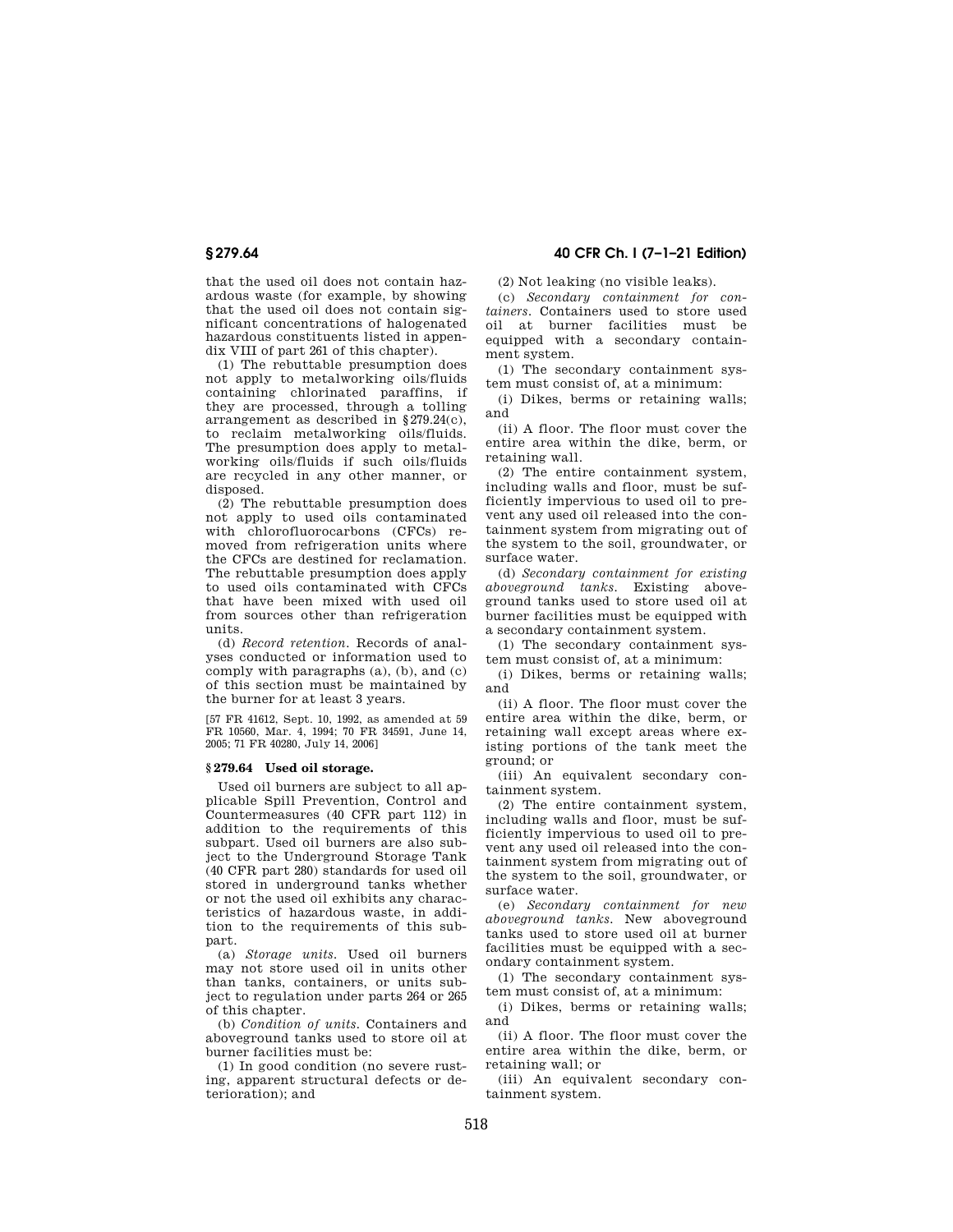(2) The entire containment system, including walls and floor, must be sufficiently impervious to used oil to prevent any used oil released into the containment system from migrating out of the system to the soil, groundwater, or surface water.

(f) *Labels.* (1) Containers and aboveground tanks used to store used oil at burner facilities must be labeled or marked clearly with the words ''Used Oil.''

(2) Fill pipes used to transfer used oil into underground storage tanks at burner facilities must be labeled or marked clearly with the words ''Used Oil.''

(g) *Response to releases.* Upon the detection of a release of used oil to the environment that is not subject to the requirements of part 280, subpart F of this chapter and which has occurred after the effective date of the recycled used oil management program in effect in the State in which the release is located, a burner must perform the following cleanup steps:

(1) Stop the release;

(2) Contain the released used oil;

(3) Clean up and manage properly the released used oil and other materials; and

(4) If necessary, repair or replace any leaking used oil storage containers or tanks prior to returning them to service.

[57 FR 41612, Sept. 10, 1992, as amended at 58 FR 26426, May 3, 1993; 63 FR 24969, May 6, 1998; 71 FR 40280, July 14, 2006]

#### **§ 279.65 Tracking.**

(a) *Acceptance.* Used oil burners must keep a record of each used oil shipment accepted for burning. These records may take the form of a log, invoice, manifest, bill of lading, or other shipping documents. Records for each shipment must include the following information:

(1) The name and address of the transporter who delivered the used oil to the burner;

(2) The name and address of the generator or processor/re-refiner from whom the used oil was sent to the burner;

(3) The EPA identification number of the transporter who delivered the used oil to the burner;

(4) The EPA identification number (if applicable) of the generator or processor/re-refiner from whom the used oil was sent to the burner;

(5) The quantity of used oil accepted; and

(6) The date of acceptance.

(b) *Record retention.* The records described in paragraph (a) of this section must be maintained for at least three years.

#### **§ 279.66 Notices.**

(a) *Certification.* Before a burner accepts the first shipment of off-specification used oil fuel from a generator, transporter, or processor/re-refiner, the burner must provide to the generator, transporter, or processor/re-refiner a one-time written and signed notice certifying that:

(1) The burner has notified EPA stating the location and general description of his used oil management activities; and

(2) The burner will burn the used oil only in an industrial furnace or boiler identified in §279.61(a).

(b) *Certification retention.* The certification described in paragraph (a) of this section must be maintained for three years from the date the burner last receives shipment of off-specification used oil from that generator, transporter, or processor/re-refiner.

#### **§ 279.67 Management of residues.**

Burners who generate residues from the storage or burning of used oil must manage the residues as specified in  $§279.10(e)$ .

# **Subpart H—Standards for Used Oil Fuel Marketers**

### **§ 279.70 Applicability.**

(a) Any person who conducts either of the following activities is subject to the requirements of this subpart:

(1) Directs a shipment of off-specification used oil from their facility to a used oil burner; or

(2) First claims that used oil that is to be burned for energy recovery meets the used oil fuel specifications set forth in §279.11.

(b) The following persons are not marketers subject to this subpart: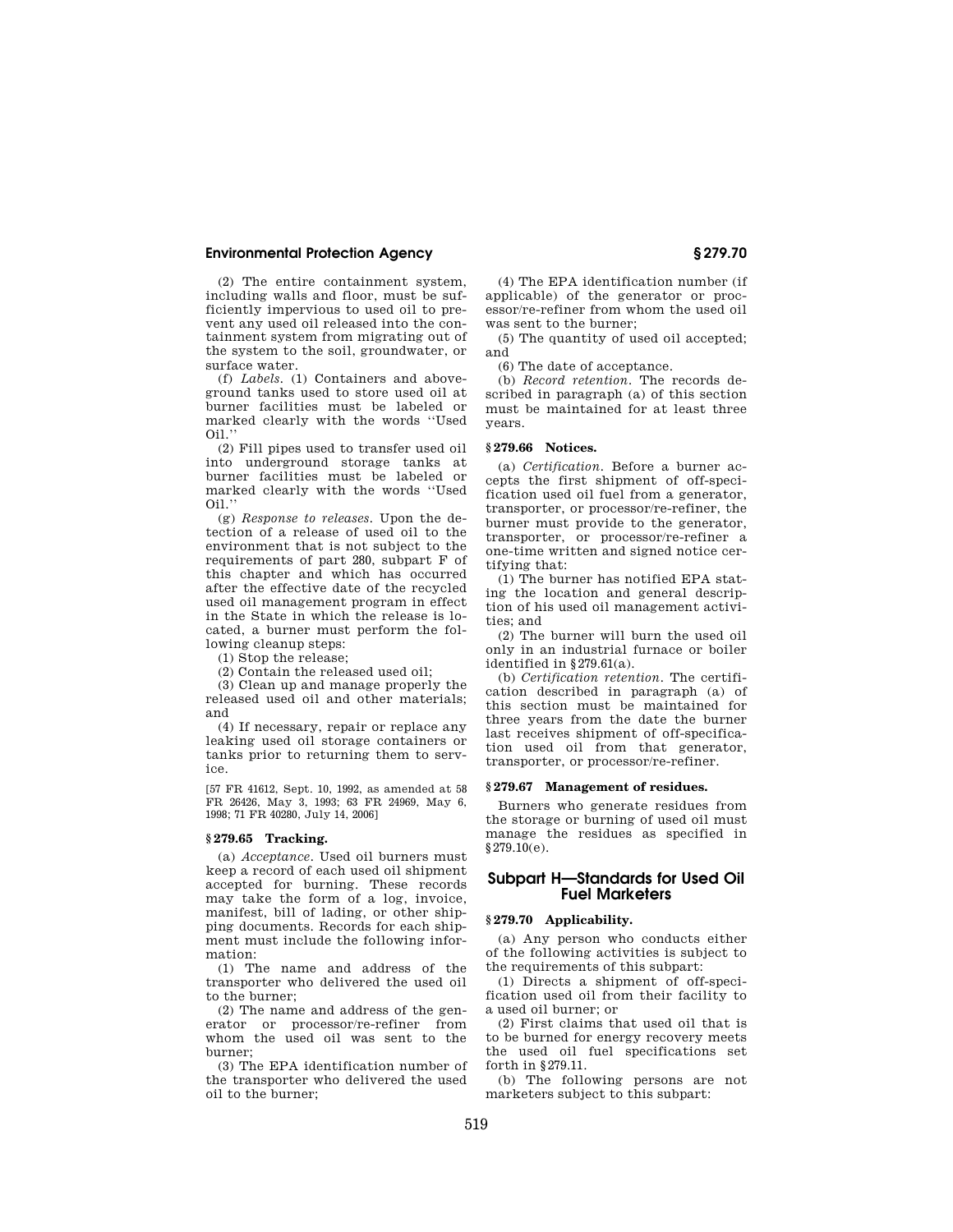(1) Used oil generators, and transporters who transport used oil received only from generators, unless the generator or transporter directs a shipment of off-specification used oil from their facility to a used oil burner. However, processors/re-refiners who burn some used oil fuel for purposes of processing are considered to be burning incidentally to processing. Thus, generators and transporters who direct shipments of off-specification used oil to processor/re-refiners who incidentally burn used oil are not marketers subject to this Subpart;

(2) Persons who direct shipments of on-specification used oil and who are not the first person to claim the oil meets the used oil fuel specifications of §279.11.

(c) Any person subject to the requirements of this Subpart must also comply with one of the following:

(1) Subpart C of this part—Standards for Used Oil Generators;

(2) Subpart E of this part—Standards for Used Oil Transporters and Transfer Facilities;

(3) Subpart F of this part—Standards for Used Oil Processors and Re-refiners; or

(4) Subpart G of this part—Standards for Used Oil Burners who Burn Off-Specification Used Oil for Energy Recovery.

[57 FR 41612, Sept. 10, 1992, as amended at 58 FR 26426, May 3, 1993; 71 FR 40280, July 14, 2006]

### **§ 279.71 Prohibitions.**

A used oil fuel marketer may initiate a shipment of off-specification used oil only to a used oil burner who:

(a) Has an EPA identification number; and

(b) Burns the used oil in an industrial furnace or boiler identified in §279.61(a).

# **§ 279.72 On-specification used oil fuel.**

(a) *Analysis of used oil fuel.* A generator, transporter, processor/re-refiner, or burner may determine that used oil that is to be burned for energy recovery meets the fuel specifications of §279.11 by performing analyses or obtaining copies of analyses or other information documenting that the used oil fuel meets the specifications.

**§ 279.71 40 CFR Ch. I (7–1–21 Edition)** 

(b) *Record retention.* A generator, transporter, processor/re-refiner, or burner who first claims that used oil that is to be burned for energy recovery meets the specifications for used oil fuel under §279.11, must keep copies of analyses of the used oil (or other information used to make the determination) for three years.

[57 FR 41612, Sept. 10, 1992, as amended at 58 FR 26426, May 3, 1993]

#### **§ 279.73 Notification.**

(a) *Identification numbers.* A used oil fuel marketer subject to the requirements of this subpart who has not previously complied with the notification requirements of RCRA section 3010 must comply with these requirements and obtain an EPA identification number.

(b) A marketer who has not received an EPA identification number may obtain one by notifying the Regional Administrator of their used oil activity by submitting either:

(1) A completed EPA Form 8700–12; or (2) A letter requesting an EPA identi-

fication number. The letter should include the following information:

(i) Marketer company name;

(ii) Owner of the marketer;

(iii) Mailing address for the marketer;

(iv) Name and telephone number for the marketer point of contact; and

(v) Type of used oil activity (*i.e.*, generator directing shipments of off-specification used oil to a burner).

[57 FR 41612, Sept. 10, 1992, as amended at 58 FR 33342, June 17, 1993]

# **§ 279.74 Tracking.**

(a) *Off-specification used oil delivery.*  Any used oil marketer who directs a shipment of off-specification used oil to a burner must keep a record of each shipment of used oil to a used oil burner. These records may take the form of a log, invoice, manifest, bill of lading or other shipping documents. Records for each shipment must include the following information:

(1) The name and address of the transporter who delivers the used oil to the burner;

(2) The name and address of the burner who will receive the used oil;